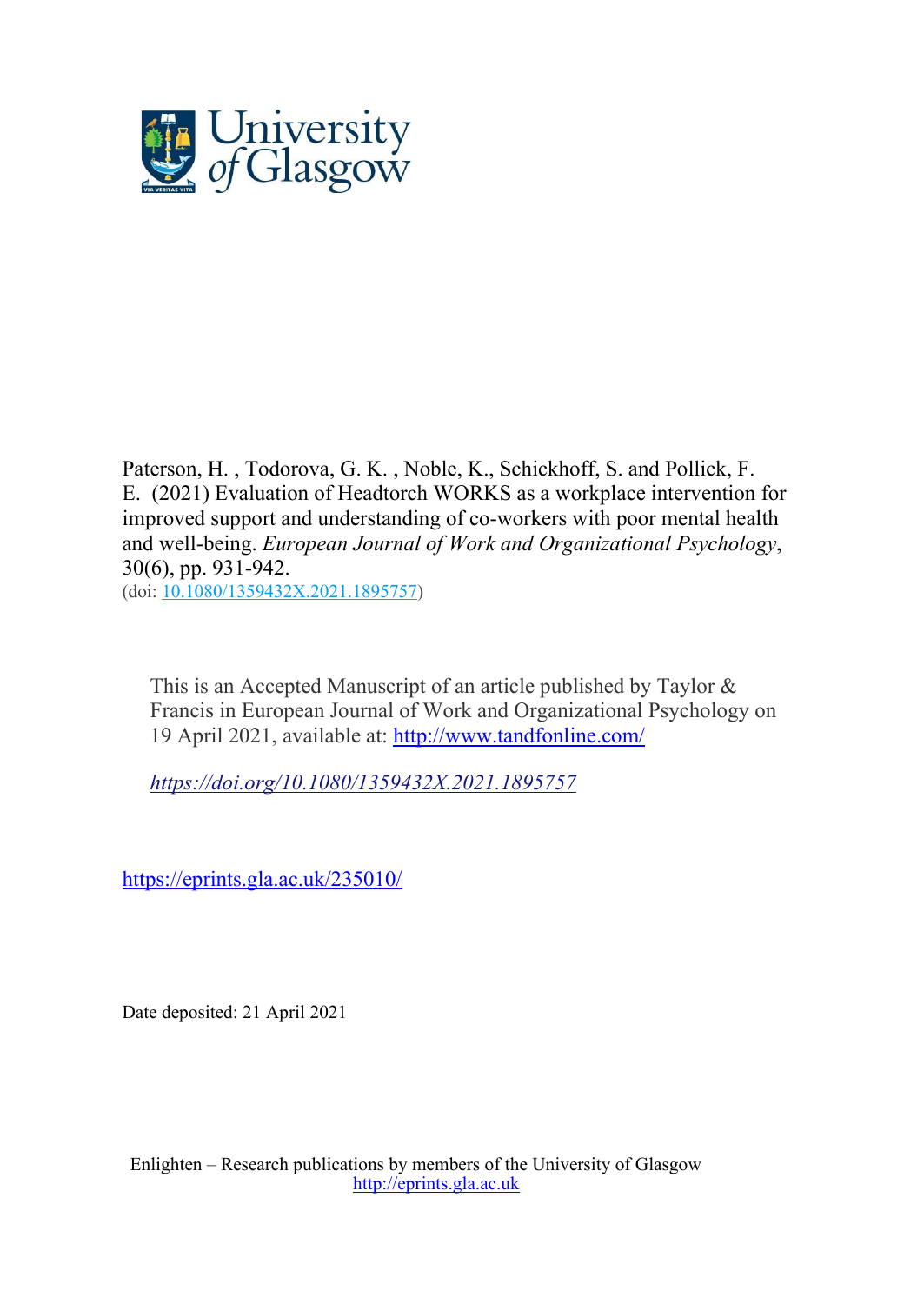| $\mathbf{1}$   |                                                                                              |
|----------------|----------------------------------------------------------------------------------------------|
| $\overline{2}$ |                                                                                              |
| 3              | Evaluation of <i>Headtorch WORKS</i> as a workplace intervention for improved support and    |
| 4              | understanding of co-workers with poor mental health and well-being                           |
| 5              |                                                                                              |
| 6              | Helena Paterson, Greta K. Todorova, Katie Noble, Sebastian Schickhoff, Frank E. Pollick*     |
| 7              |                                                                                              |
| 8              |                                                                                              |
| 9              | School of Psychology, University of Glasgow, Glasgow, United Kingdom                         |
| 10             |                                                                                              |
| 11             |                                                                                              |
| 12             |                                                                                              |
| 13             | <b>Author Note</b>                                                                           |
| 14             |                                                                                              |
| 15             | We would like to thank the editors and anonymous reviewers for their help with               |
| 16             | improving the paper for publication. We also thank all the organisations and individuals who |
| 17             | participated in the study to make the research possible. Correspondence concerning this      |
| 18             | article should be addressed to Frank E. Pollick, School of Psychology, University of         |
| 19             | Glasgow, 62 Hillhead Street, Glasgow, G12 8QB. E-mail: frank.pollick@glasgow.ac.uk           |
| 20             |                                                                                              |
| 21             |                                                                                              |
| 22             | Current word count: 8240                                                                     |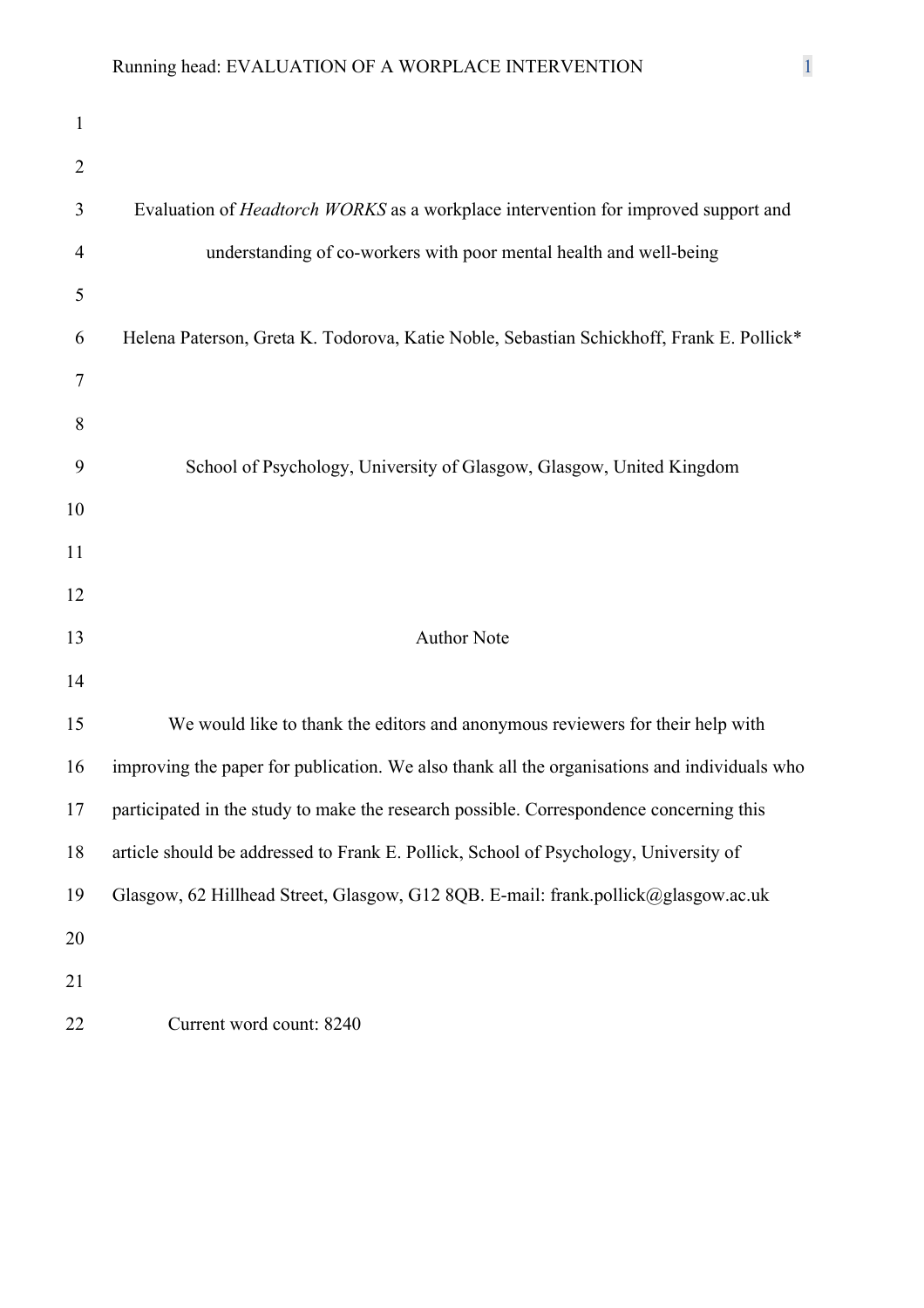#### Abstract

 Promoting mental health in the workplace and creating a supportive environment for those experiencing poor mental health are important strategies that can be implemented by workplaces. The present research evaluates the effectiveness of *Headtorch WORKS,* a mental health and well-being intervention that consists of three online episodes, including original filmed drama and specialist documentary, intercut with a variety of open and closed questions. To evaluate the *Headtorch WORKS* intervention, a number of psychological measures were developed and adapted for a workplace context. These measures examined the topics of social distance, interaction, stigma, empathy and presenteeism. Data were obtained from fifty-five employees from six participating companies, with this process taking six to nine weeks for each company. Twenty-nine employees were part of the experimental group and twenty-six were in the control condition. Data from an additional 122 undergraduate students and 130 employees were used to examine the measures and to evaluate their psychometric properties. The main study took the form of a pre/post- design where individuals were tested before and after the *Headtorch WORKS* intervention. Results showed no significant effects on our measures of stigma, empathy and presenteeism, but we did find improvements in our measures of social distance and interaction.

*Keywords*: mental health, intervention, social distance, workplace, employee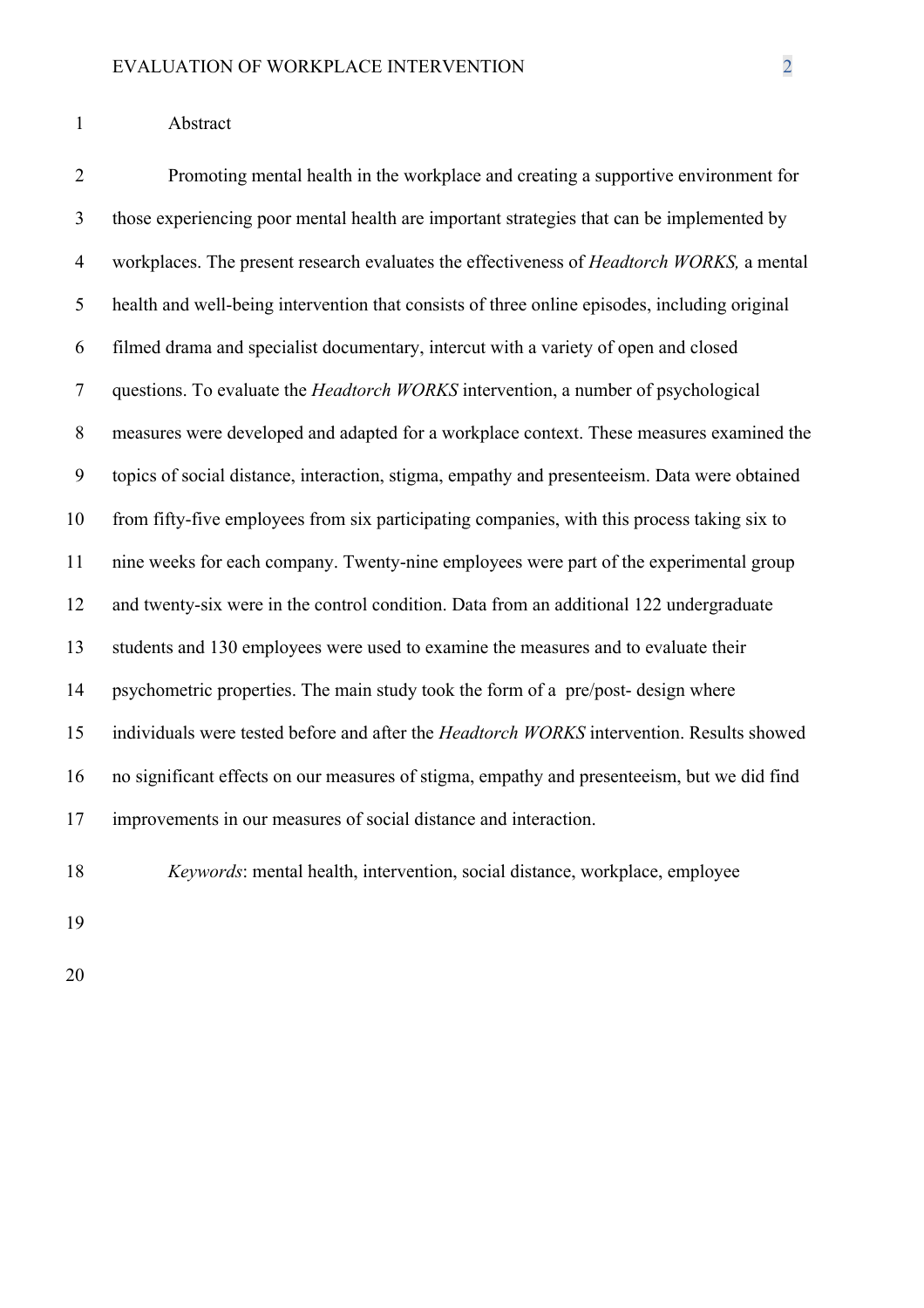## Evaluation of *Headtorch WORKS* as a workplace intervention targeting attitudes towards mental health and well-being

 

 In the UK, for 2018/2019 44% of work-related illness was due to work related stress, depression or anxiety, which resulted in an estimated 12.8 million working days lost; this equated to 54% of all working days lost (Health and Safety Executive, 2019). Well-being and mental health are affected by job strain and work characteristics such as lower perceived job control, increased job demands and lower social support by supervisors (i.e., emotional concern, instrumental and information support, and appraisal). While the relationship can be bidirectional so that well-being and mental health can affect work, work characteristics can have a larger negative effect on well-being than vice-versa (De Lange, Taris, Kompier, Houtman, & Bongers, 2004). Additionally, Villotti, Corbière, Zaniboni, & Fraccaroli (2012) have shown that there is an interplay between individual factors and environment, but workplace accommodations and social support from co-workers were most important in predicting job satisfaction for individuals with severe mental health problems. Even when familial factors related to mental health disorders are taken into account, job demand and strain still have an effect on rates of sick leave due to mental health problems (Mather, Bergström, Blom, & Svedberg, 2015).

 Despite the negative effects of job demand and strain, employment itself plays a very important positive role in promoting well-being, through providing psychological experiences such as social contact, personal identity in society, purpose, time structure and regular activities (Harnois & Gabriel, 2002; Paul & Batinic, 2010). In the UK, overall mental wellbeing decreases with unemployment, with more than double the proportion of unemployed individuals (30.2%) reporting low mental well-being in comparison to both 26 those in non-permanent (14.3%) and permanent employment (12.1%) (Gray et al., 2019).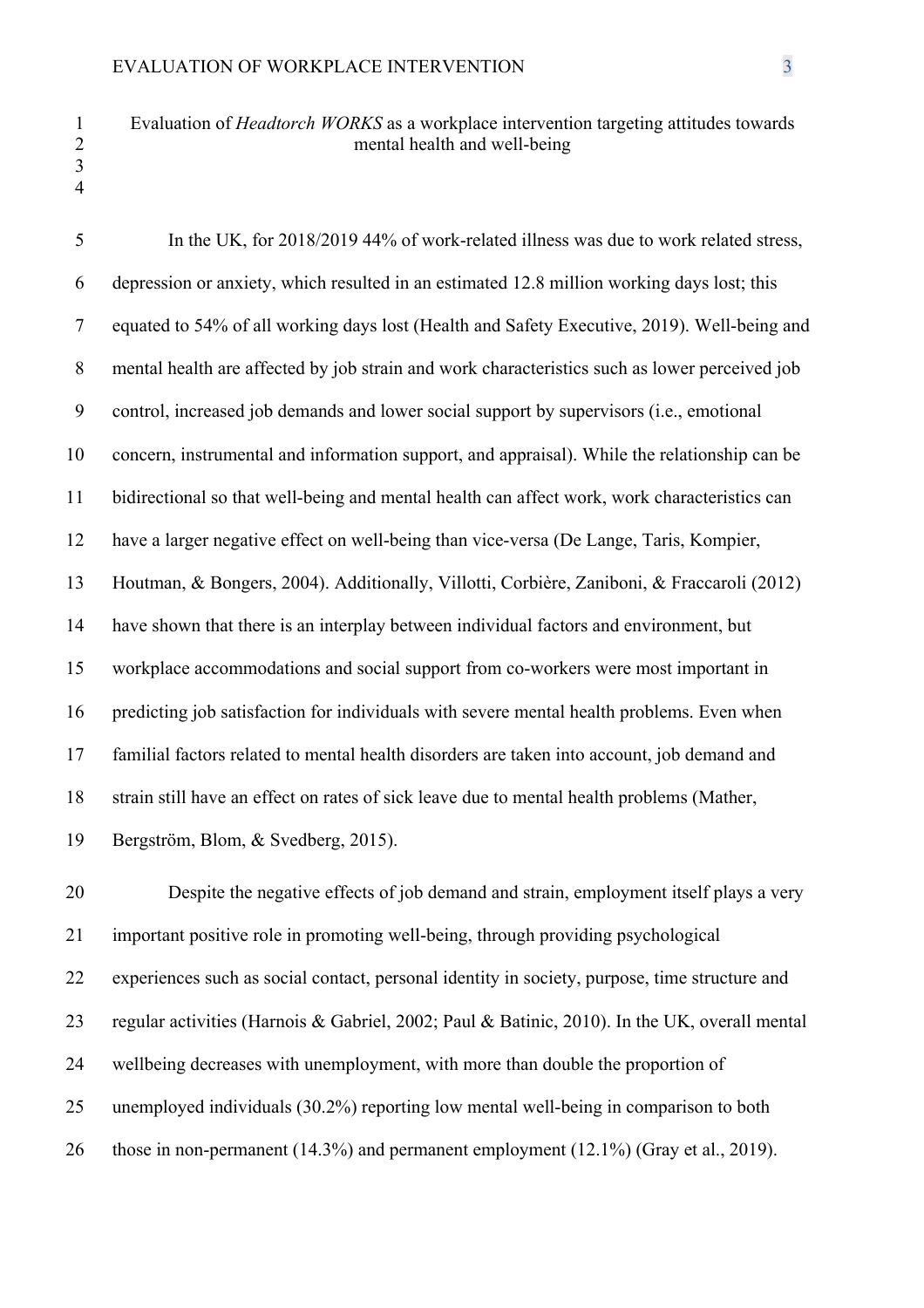| $\mathbf{1}$   | While it may be difficult to address specific workload issues, taken together, these            |
|----------------|-------------------------------------------------------------------------------------------------|
| $\overline{2}$ | findings suggest that social workplace conditions are an important modifiable factor that can   |
| 3              | be improved with workplace interventions. Making appropriate accommodations for                 |
| $\overline{4}$ | individuals with poor mental health leads to greater job satisfaction and reduces the chance of |
| 5              | them developing a mood or anxiety disorder (Bolo et al., 2013; Villotti et al., 2012).          |
| 6              | Accommodations that involve flexibility at work as well as fostering social support and         |
| $\tau$         | understanding in the workplace have been shown to be most beneficial for individuals with       |
| $8\,$          | poor mental health and well-being. However, accommodations can only be successfully             |
| 9              | implemented if employers, managers and colleagues all understand their importance.              |
| 10             | While mental health literacy has been increasing among employers, there appears to              |
| 11             | be a discrepancy between knowledge about mental health and the development of                   |
| 12             | accommodations for employees with mental health problems, which are known to promote            |
| 13             | mental well-being at work. For instance, 33% of 550 British employers investigated in 2006      |
| 14             | reported that none of their employees were expected to develop a mental health problem          |
| 15             | (Little, Henderson, Brohan Thornicroft, 2011). The percentage dropped to 7% in 2009,            |
| 16             | showing an improvement in understanding and knowledge of mental health problems in the          |
| 17             | workplace. Furthermore, from 2006 to 2009 there was an increase from 68% to 87% in              |
| 18             | employers agreeing that they were likely to be flexible if an employee developed a mental       |
| 19             | health disorder, and that they would offer adjustments to accommodate the person. Although      |
| 20             | understanding of the need for further training and support increased in 2009, the proportion    |
| 21             | of companies who had accommodated any mental health policies did not change - only 1/3 of       |
| 22             | the investigated companies reported that they had done so. However, a later survey              |
| 23             | (Chartered Institute of Personnel and Development, 2018) showed an improvement in more          |
| 24             | recent years, where the proportion of organisations providing training that focused on coping   |
| 25             | techniques increased to 44% in 2018, in comparison with 26% in 2016.                            |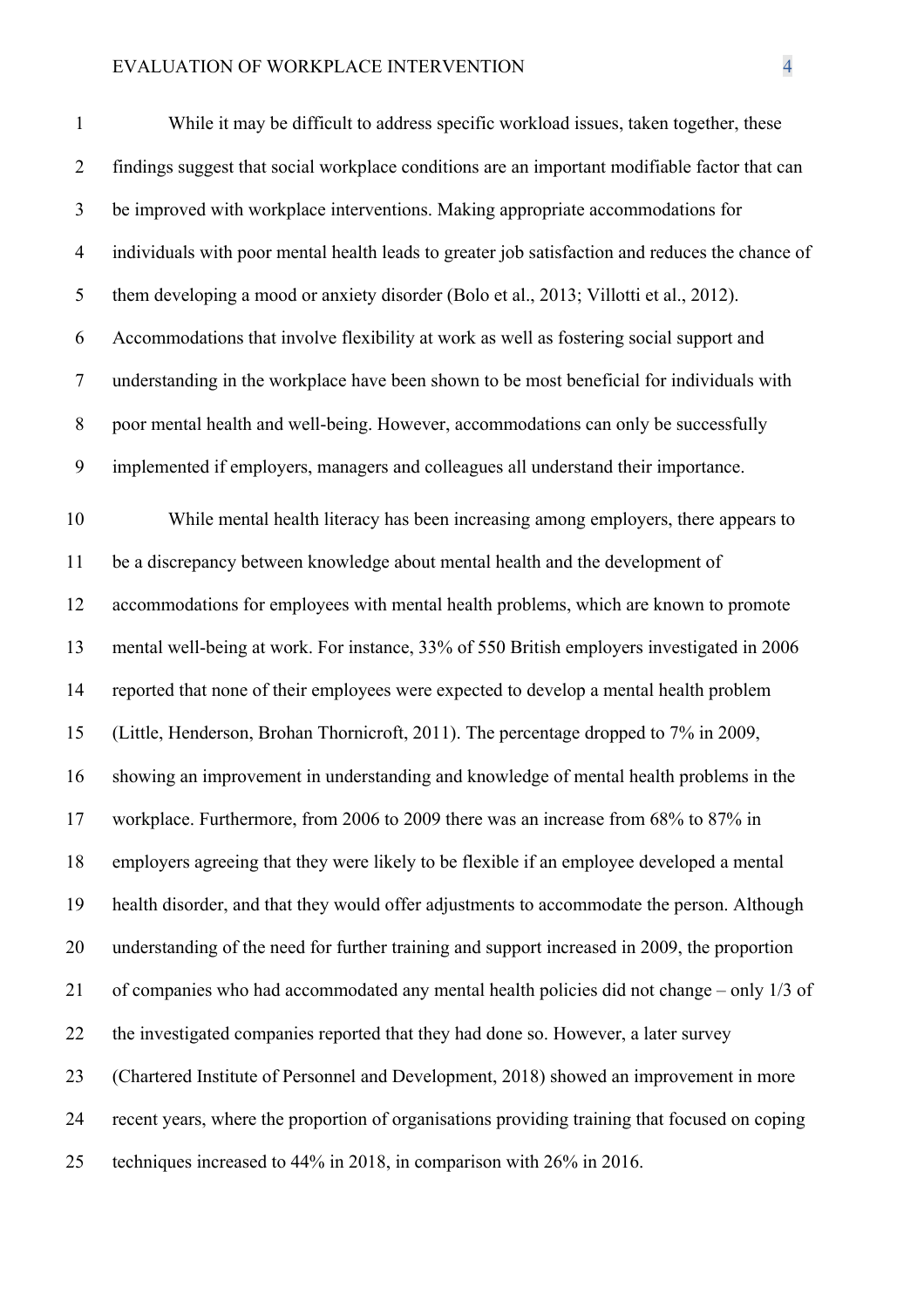Despite these improvements in understanding the relationship between mental health 2 and well-being, and the need for support and training, the limited implementation at an organisational level is worrying. For instance, regarding presenteeism (going to work when knowingly unwell) only a quarter of the 1021 organisations surveyed in November 2017 were taking steps to discourage it (CIPD, 2018). This was a large reduction from figures in 2016, when 48% of organisations had taken action. Similarly, only 32% of companies reported training managers to support staff with poor mental health. While this is an increase from the 8 22% in 2016, the report voices concern that the number is still low, especially when considering the important role that managers play in promoting good mental health. It appears that with the increase in mental health literacy, there seems to also be an improvement in attitudes towards mental health, leading to the implementation of policies and accommodations. These policies address the 'managing illness' component from LaMontagne et al. (2014)'s model in improving the workplace environment. LaMontagne et al. (2014) postulated a model that addresses workplace accommodation along three pathways – preventing harm by reducing work-related risk, promoting the positive aspects of the workplace and the worker's strengths, and managing illness. Hence, while there is a move towards increased sympathetic management of illness, adoption of policies that address the public health aspect of preventative measures and the psychological component of the model are still rare.

 The above findings echo research that has been conducted on the stigma surrounding mental health, especially in the corporate world, with 35% of employees believing that mental health problems might prevent future promotions (Stevenson & Farmar, 2017) and 32% of employers stating that mental health problems make employees less reliable (Little et al., 2011). These prejudiced attitudes are also mirrored by the general public in the USA, where between 47- 63% of individuals show a desire for increased social distance from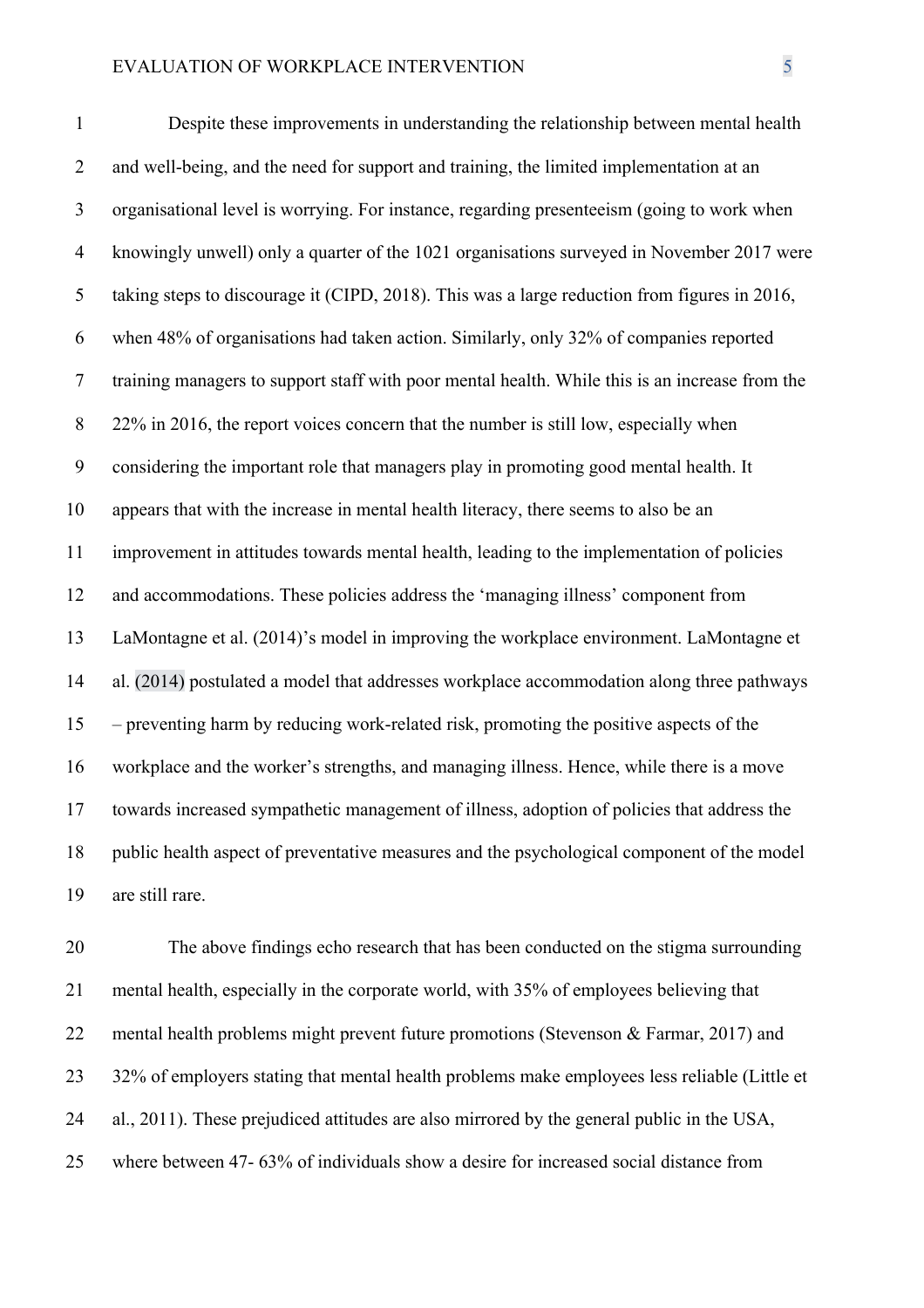people with mental health problems (Link, Phelan, Bresnahan, Stueve, & Pescosolido, 1999). Similar findings have been found in Europe, Asia and Australia (Angermeyer & Dietrich, 2006; Krendl & Pescosolido, 2020; Reavley & Jorm, 2011). For example, a study with a 7000-participant sample across Germany, Russia and Mongolia showed that beliefs about the root cause of mental health conditions (depression and schizophrenia) affected the general population's willingness to be socially close to a person who was experiencing that condition. That is, the desire to have social distance from someone with a mental health condition increased when the condition was defined as being biological, as opposed to stemming from environmental causes such as acute stress (Dietrich et al., 2004). Moreover, having preconceived notions that the condition arose from a 'lack of will' for example, additionally led to an increase in social distance (Dietrich et al., 2004). Social distance can be defined in the current context as the willingness of someone to participate in social contact at varying degrees of closeness with a person displaying evidence of poor mental health (Link, Phelan, Bresnahan, Stueve, & Pescosolido, 1999) and so can be used as a measure of stigma. Two of the components from LaMontagne et al.'s (2014) model for improving the workplace environment – promoting the positive aspects of the workplace and worker's strengths and reducing work-related risk – highlight the need to tackle stigma towards poor mental health. This is because stigma can often lead to a breakdown of social relationships in the workplace, including rejection, avoidance and a perception of lower competence (Couture & Penn, 2003; Pinfold, Byrne, & Toulmin, 2005).

 Individuals suffering from poor mental health and well-being may face stigma if they disclose their conditions, but also face personal costs if they do not. This is because stigma from external sources can lead to self-stigma (Donaldson-Feilder & Bond, 2004). Stigmatised groups can turn prejudices upon themselves, resulting in a loss of self-confidence and self-esteem (Rüsch, Angermeyer, & Corrigan, 2005). Moreover, fear of exclusion arising from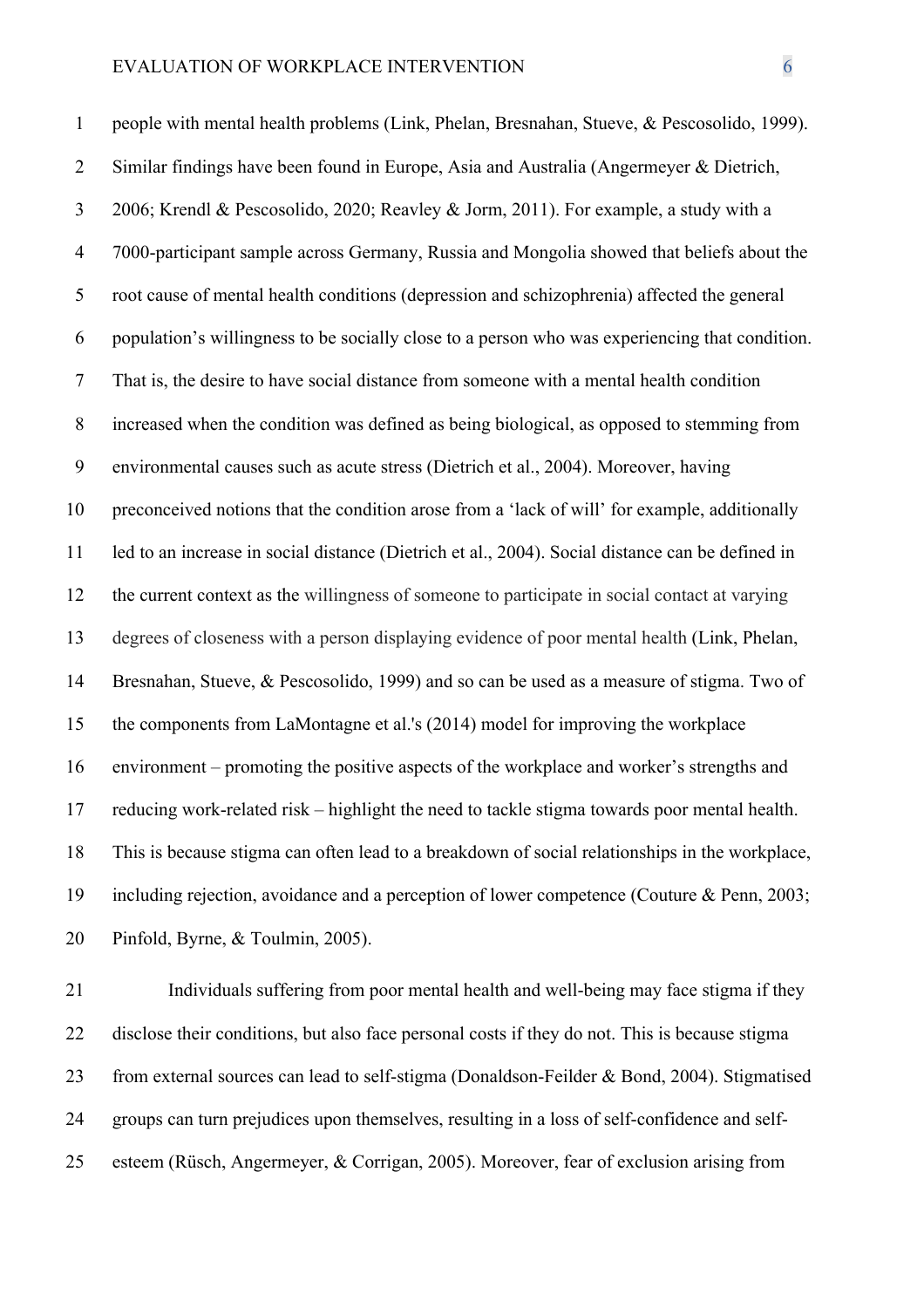being a part of a stigmatised group has been shown to comprise a central aspect of self- stigma (Couture & Penn, 2003). In this way, the stigma towards people with poor mental health can lead to under-reporting as an attempt to avoid these personal costs, and can result 4 in exclusionary behaviour from co-workers. This is evident in the figures that show only 28% of employees with mental health problems engage with someone at work regarding their situation, and only around 53% report that they feel comfortable discussing their mental health issues at work (Business in the Community, 2017). When employees do not disclose mental health problems and continue to work, this can result in a substantial cost to employers. Being absent from work due to poor mental health cost the UK workforce around £10.6 billion in 2017, and reduced productivity at work (presenteeism) cost around £21.2 billion (Parsonage & Saini, 2017), with some sources quoting even larger costs – between £33 billion and £42 billion (Stevenson & Farmar, 2017). More importantly, over 25% of employees report observing an increase of presenteeism at work in the previous year (CIPD, 2018). Battling stigma towards mental health, and improving attitudes towards individuals with poor mental health thus becomes an important tactic for improving the workplace environment and minimising the personal costs for individuals struggling with poor mental health.

 Research that focuses on strategies for battling stigma focus on contact with stigmatised individuals, or on education about the specific stigmatised condition (Corrigan, Morris, Michaels, Rafacz, & Rüsch, 2012, Rüsch, Angermeyer & Corrigan, 2005). The former approach follows the intergroup contact theory, which posits that contact with individuals from the stigmatised group improves attitudes and behaviour intentions through empathy, 'mere exposure' and anxiety reduction (Pettigrew & Tropp, 2008; Pettigrew, Tropp, Wagner, & Christ, 2011). In contrast, education aims to minimise stigmatising attitudes by providing contradictory information to that held regarding the stigmatised group. In the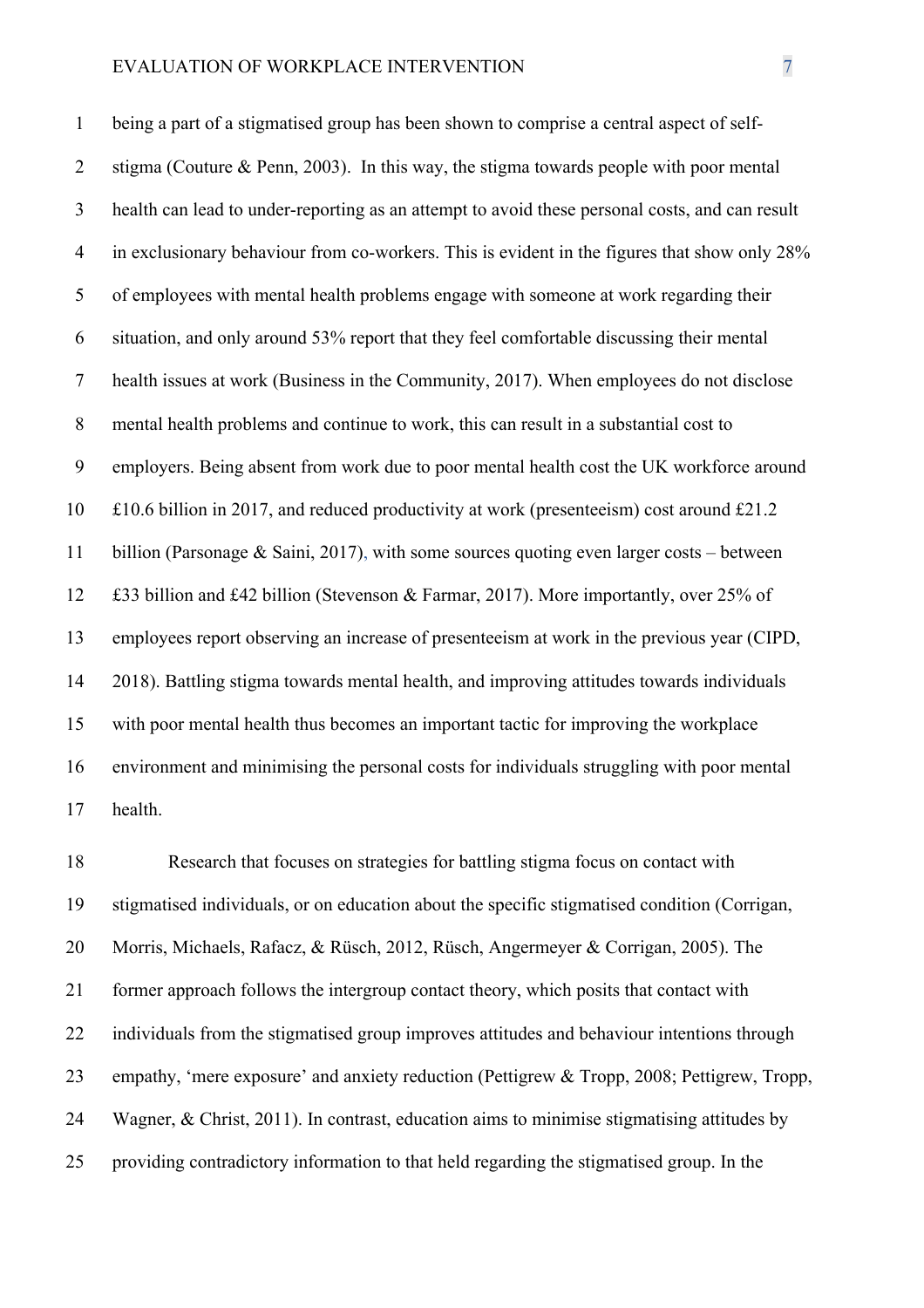workplace, directors and managers have to date mostly utilised the education approach, through providing information about recovery and social inclusion, listening and caring and encouraging disclosure (Corbière, Samson, Villotti and Pelletier, 2012). Whereas both education programs and facilitating direct contact with individuals from the stigmatised group have similar overall effects in improving stigma, in the form of change in attitudes and behaviours, education programs tend to have larger effects on adolescents, while adults appear to respond more to direct contact (Corrigan et al., 2012). Exposing participants to direct contact with people from a stigmatised group, such as individuals with poor mental health, has been shown to reduce stigma and social distance (Couture & Penn, 2003, 2006).

 One of the means by which contact is proposed to affect stigma is through increasing empathy and perspective taking (Pettigrew & Tropp, 2008; Pettigrew et al., 2011). Empathy has been suggested to be crucial for effective work practice anywhere that interaction between people is present, which is key for any healthy workplace (Gerdes & Segal, 2011). Empathy can be divided into affective and cognitive empathy. While affective empathy is an immediate reaction to other people's feelings, cognitive empathy relates to the ability to adopt someone else's perspective (Stayer, 1990). Meta-analytical findings show that empathy training can improve individuals' empathy scores, interpersonal relationships and prosocial behaviours (Teding van Berkhout & Malouff, 2016). In the workplace, where people with mental health and well-being problems face social exclusion due to stigmatisation, empathy training could be beneficial for the improvement of social relationships. This is especially important because positive workplace interactions have been shown to be important for job satisfaction and positive well-being (Dimotakis, Scott, & Koopman, 2011; Harvey et al., 2017; Sanne, Mykletun, Dahl, Moen, & Tell, 2005; Stansfeld & Candy, 2006).

 Thus, although work demands can lead to decreased mental health and well-being, positive social interactions and support at work can lead to improvements in the same. It is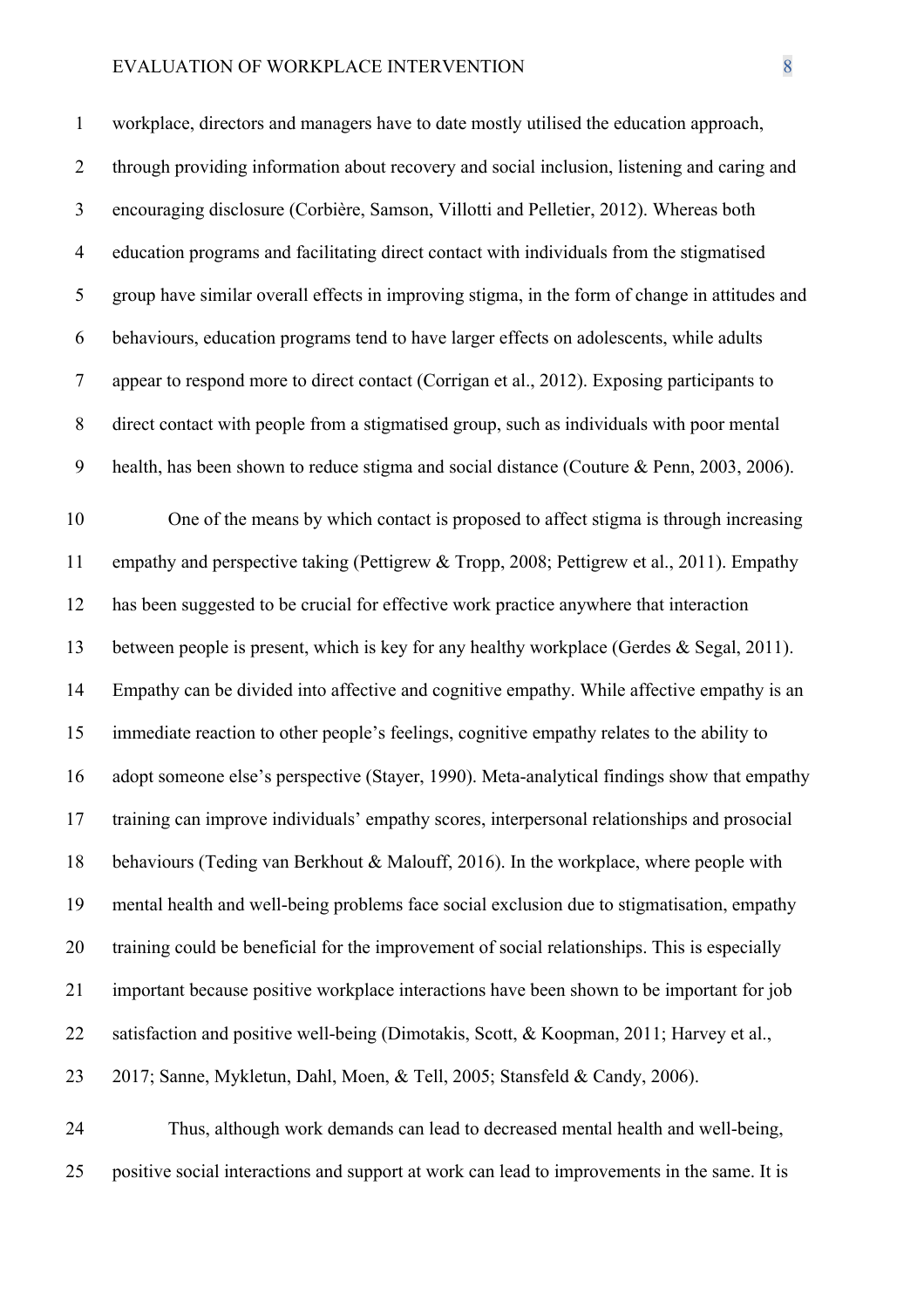important to combat negative attitudes in the workplace in order to facilitate a supportive environment, in which people with poor mental health feel comfortable to disclose this, which in turn minimises presenteeism behaviour. This could prevent loss of employment brought about by poor mental health and well-being, which can in turn affect wellbeing negatively (Cole, Daly, & Mak, 2009). Thus, educating on the effects of poor mental health on productivity and promoting understanding and empathy towards co-workers with poor mental health should lead to the development of better workplace social relationships, and better attitudes.

 Not surprisingly, there has been more than one strategy employed to battle stigma and improve attitudes towards individuals with poor mental health in the workplace (Hanisch et al., 2016). The most popular - 'Mental Health First Aid' (Hanisch et al., 2016; Kitchener & Jorm, 2004), covers assisting in mental health crises and early stages of mental health problem development. Kitchener and Jorm's (2004) randomised controlled trial with week- long training of 300 participants showed improvement in social distance, confidence in helping others, and improvement in own mental health. Unfortunately, there was no effect of the training on the participants' beliefs about treatment, and the recognition of the disorders from vignettes depicting depression and schizophrenia. Nevertheless, Kitchener and Jorm's (2004) evaluation with government employees shows that even short training sessions can produce improvement in attitudes towards individuals with poor mental health, specifically in terms of social distance and in participants' confidence in helping individuals with mental health problems.

 The present research evaluates the effectiveness of the *Headtorch WORKS* as a workplace-based intervention. The intervention was developed by a Glasgow-based start-up company *Headtorch,* in order to change attitudes towards mental health in the workplace. The intervention is a blended online course that aims to increase colleagues' understanding of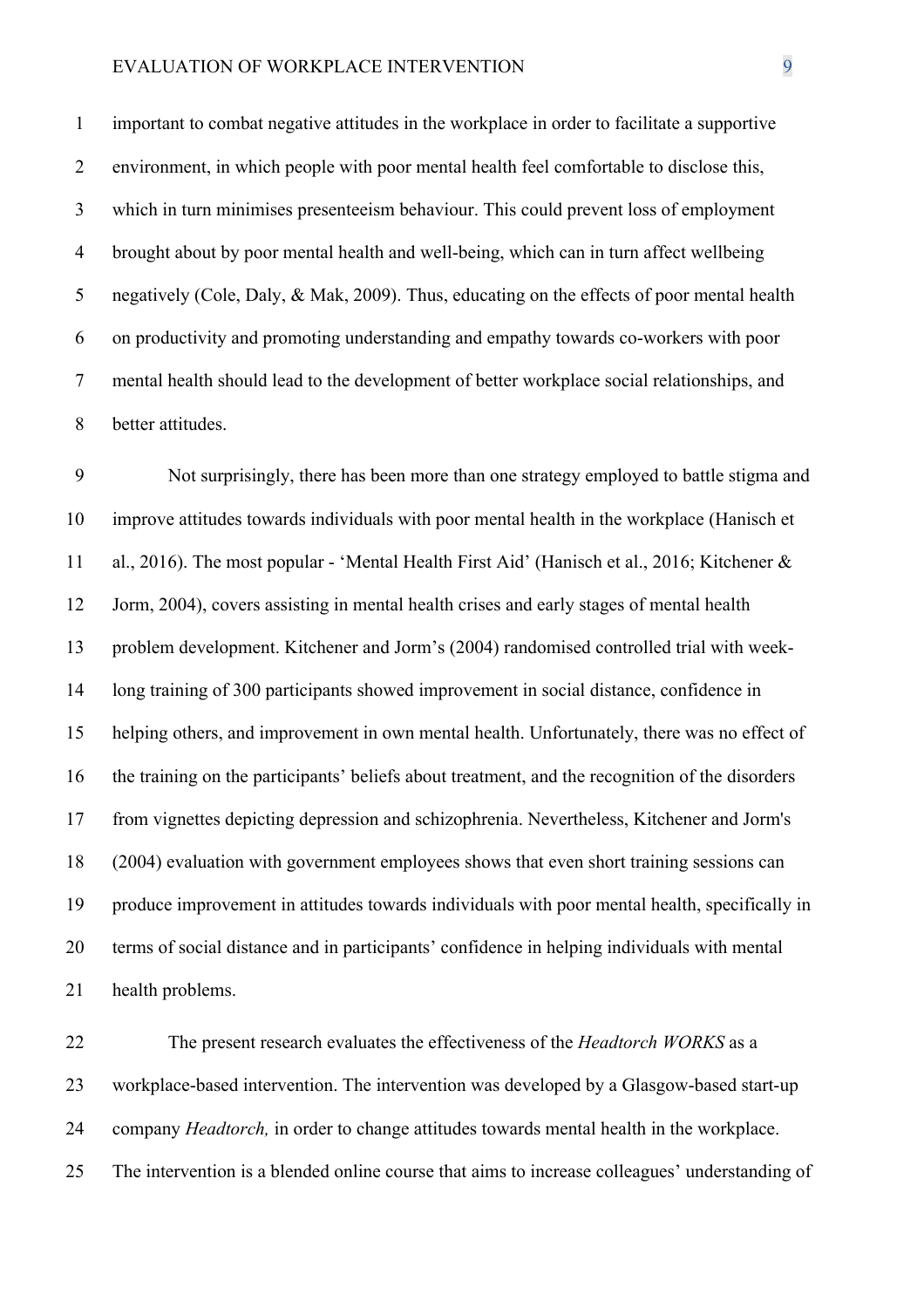the impact of their attitude and levels of empathy on each other's mental health and well- being, and to increase their confidence in having supportive conversations with colleagues, if it is thought they may be struggling due to their mental health. It further aims to improve attitudes towards flexibility for people with mental health conditions, to reduce stigma and social distance, and to increase the understanding of the impact of poor mental health on perceived efficiency and presenteeism. In this sense, the intervention programme relies on education and indirect contact through video segments, which have proven to be the most effective in dealing with stigma.

 With the purpose of evaluating the efficacy of the *Headtorch WORKS* intervention in the workplace, a number of psychological measures were developed and adapted for a workplace context. These measures examined the topics of social distance, interaction, stigma, empathy and presenteeism. The measures included participants' views of characters depicted in vignettes, and assessed intended behaviour towards the individuals depicted in the vignettes. The study took the form of a pre/post design, where individuals were tested before and after the *Headtorch WORKS* intervention. The intervention was carried out in a small number of UK companies over a period of several weeks. The efficacy of the intervention was assessed by means of the change in the scores between the experimental group and the control group.

- 
- 

#### **Methods**

**Participants** 

 A total of 191 employees from 11 participating companies entered into the study. Out of this total, 57 employees from 6 companies completed the entire study. Data from the 134 participants who completed the measures only at the first timepoint prior to the intervention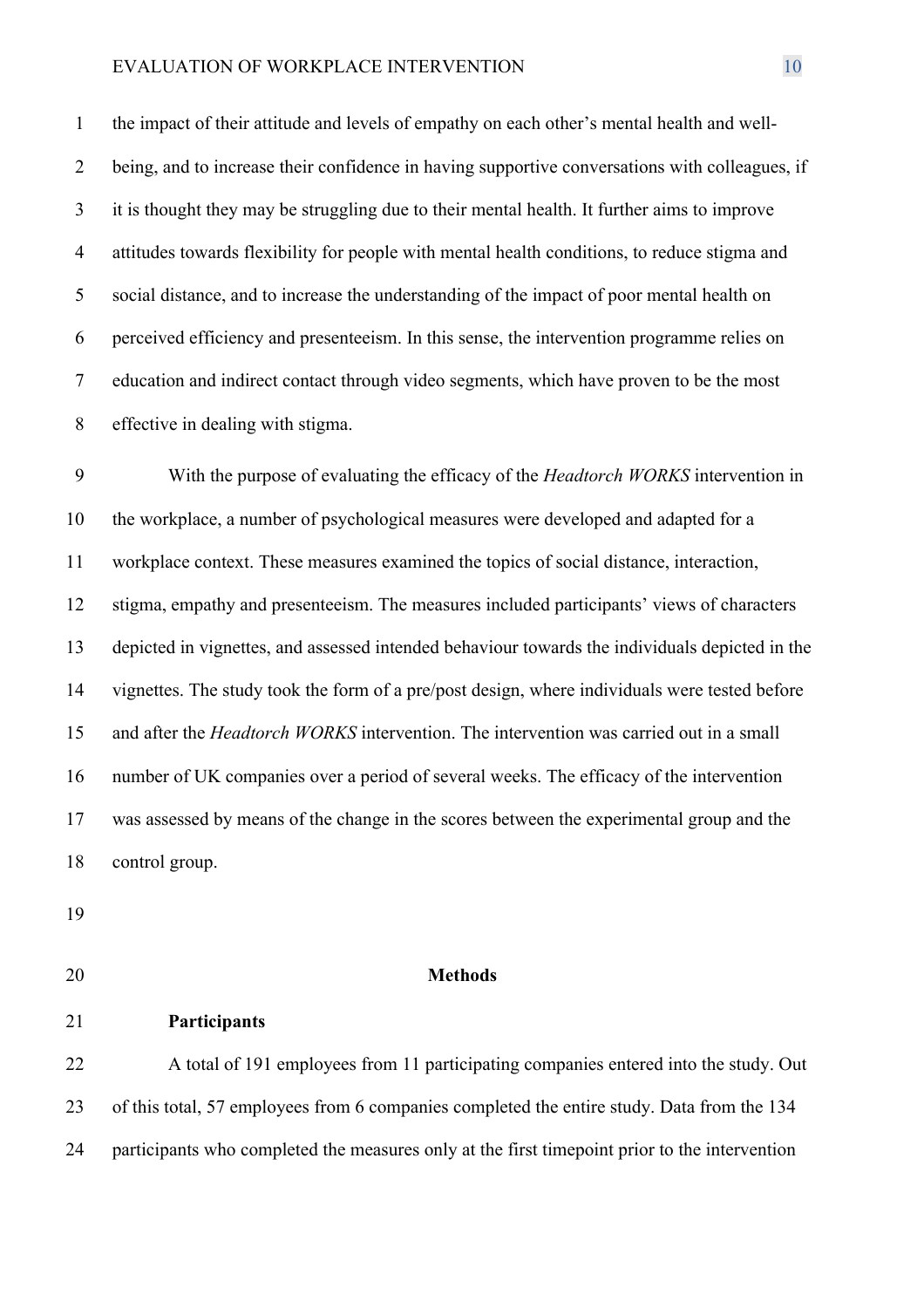were used to analyse the psychometric properties of the measures. As the study took place in 2 participants' places of work, no demographic information was collected from the participants due to the sensitive nature of the data provided about mental health. Of the 57 employees who completed the study, 31 were part of the control group and 26 were in the experimental 5 condition. However, two participants from the control group had missing data (>10%) and were removed from the analysis, leaving the control group with 29 participants.

 Two factors at the beginning of the study appeared to contribute to the large number of employees who completed the measures only at the first, pre-intervention timepoint. The first was technical issues with the software, resulting in both control and experimental participants being unable to progress with the study. The second was restricted to experimental participants who were not adequately directed to the concluding post- intervention test. This led to a smaller number of experimental participants, which was addressed by an emphasis on recruiting experimental participants at the end of the experiment. The final distribution of experimental and control participants can be seen in Appendix A, Section 1. To check for differences in the dropout rate between the experimental and control groups, we firstly ran a cross-tabulation Chi-square test with group (experimental/control) and inclusion (used for psychometric analysis/ included in the final experiment) as the two variables. There was a significant association between group and inclusion  $-X^2(1) = 12.503$ ,  $p < .001$ . The post-hoc, which directly looked at the difference in 20 the dropout between the experimental and control groups, showed that there was not a 21 significant difference between the two groups  $-X^2(1) = 3.7314$ ,  $p = 0.053$ ].

 Of the 134 employee participants who only completed the pre-intervention measurement and were used for validation to assess psychometric properties, four were excluded. One participant was excluded based on missing data (>10%) and two were excluded because they consistently provided the same response for more than 65% of the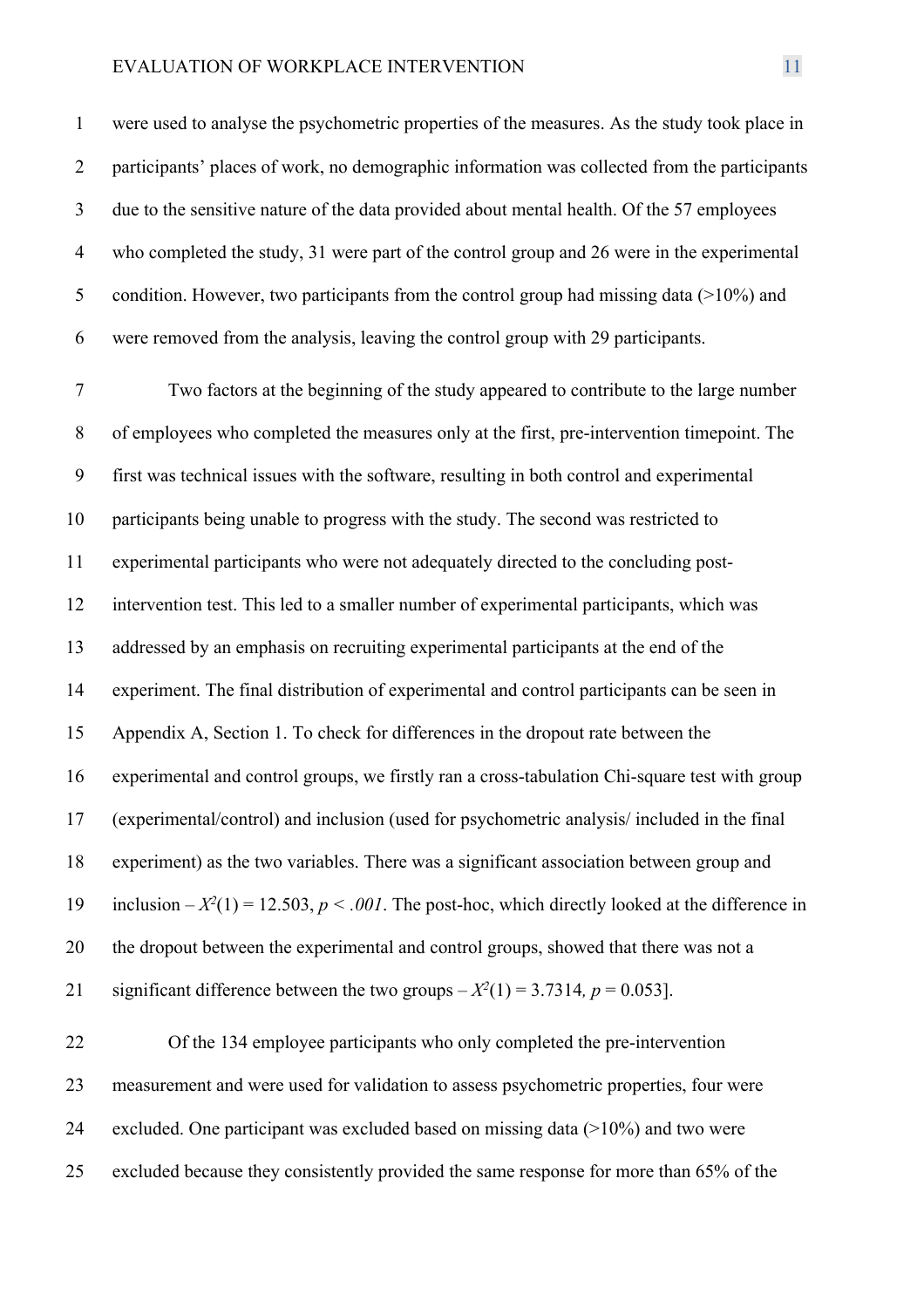questions. One final participant was removed due to invalid data. Finally, before beginning the employee study, a pilot study of 122 undergraduate students was undertaken to evaluate the psychometric properties of the measurements. Ethics approval for the study was provided by the ethics committee of the College of Science and Engineering, University of Glasgow. **Measures** A set of online measures were used to investigate the effectiveness of the intervention. The measures for the main study with employees used Likert scales as described below. For the pilot study with students, a slider scale was used with the same anchor points. Social Distance Scale. The social distance scale was adapted from Bogardus (1933) and comprised five questions, relating to the amount of social distance people would put between themselves and a person whose description they were given in a vignette (see below). A seven-point Likert scale ranging from "Definitely unwilling" to "Definitely willing" was used. Scores for the five questions were averaged to attain a composite social distance scale.

 **Interaction Scale.** The interaction scale was designed to estimate a participant's willingness to interact with people displaying signs of distress. It comprised eight items, aimed at measuring three aspects of interaction, which were: flexibility in terms of making adjustments to accommodate a person, confidence in how to interact with a person, and willingness to interact with a person. To obtain an overall interaction score, we calculated the average of the eight items.

 The attitudes towards flexibility shown to people with symptoms of mental health distress was assessed with 3 questions, which addressed the flexibility in working hours the participant would give to a person with symptoms of distress. A seven-point Likert scale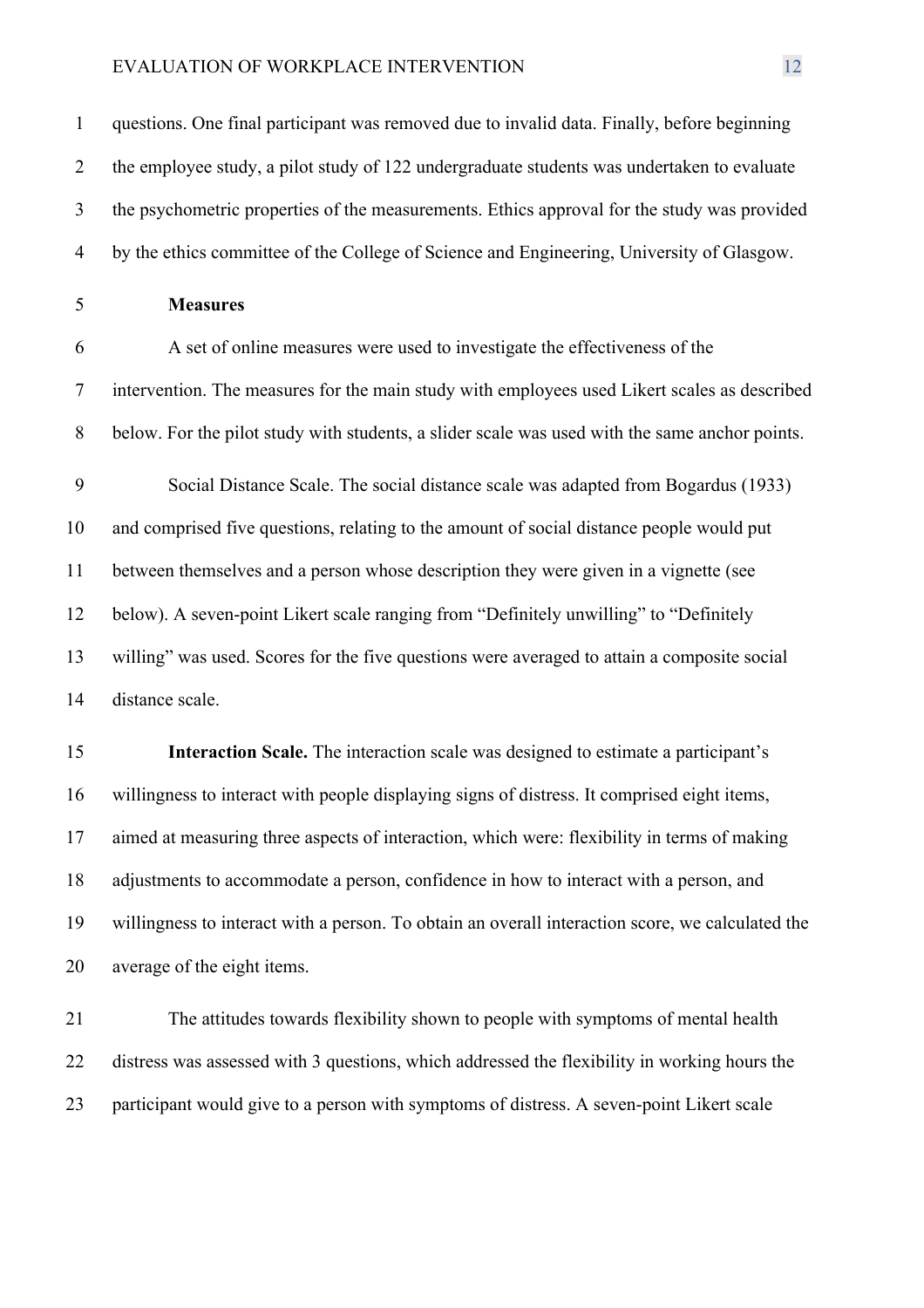| $\mathbf{1}$   | ranged from "Completely Disagree" to "Completely Agree", and the total score was              |
|----------------|-----------------------------------------------------------------------------------------------|
| $\overline{2}$ | calculated by averaging the scores on all three questions.                                    |
| 3              | A confidence measure was adapted from Jorm et al. (2010). It included three                   |
| $\overline{4}$ | questions addressing the confidence of the participant in helping a person in distress, and   |
| 5              | their confidence in disclosing a similar condition. Responses were given on a seven-point     |
| 6              | Likert scale, ranging from "Not at all" to "Extremely".                                       |
| $\tau$         | Two questions addressed the willingness of the participants to engage with the person         |
| 8              | described to them, and the confidence people would have in discussing their experience if     |
| 9              | they were dealing with the same symptoms. Both required an answer on a seven-point Likert     |
| 10             | scale, ranging from "Not at all" to "Extremely".                                              |
| 11             | Basic Empathy Scale. The Basic Empathy Scale (BES) was adapted from Jolliffe                  |
| 12             | and Farrington (2006a). The scale comprised 20 questions addressing the cognitive and         |
| 13             | affective empathy of the participant. The questions were adapted so that they referred to the |
| 14             | workplace environment. Eight of the questions were reverse scored. Responses were given on    |
| 15             | a seven-point Likert scale, ranging from "Strongly Disagree" to "Strongly Agree".             |
| 16             | <b>Stigma scale.</b> The Stigma scale was adapted from King et al. (2007). The original       |
| 17             | scale was created to measure the stigma individuals experience. However, since we were not    |
| 18             | investigating a population with mental health issues, the scale was adjusted so that stigma   |
| 19             | was assessed from an external perspective. Eleven questions were chosen from the original     |
| 20             | scale, and were adapted to refer to the workplace environment. Four questions were reverse    |
| 21             | scored. Responses were given on a seven-point Likert scale, ranging from "Not at all" to      |
| 22             | "Extremely".                                                                                  |
|                |                                                                                               |

 **Presenteeism.** The Presenteeism items were adapted from Sanderson, Tilse, Nicholson, Oldenburg and Graves (2007). Unlike Kessler et al.'s (2003) Health and Work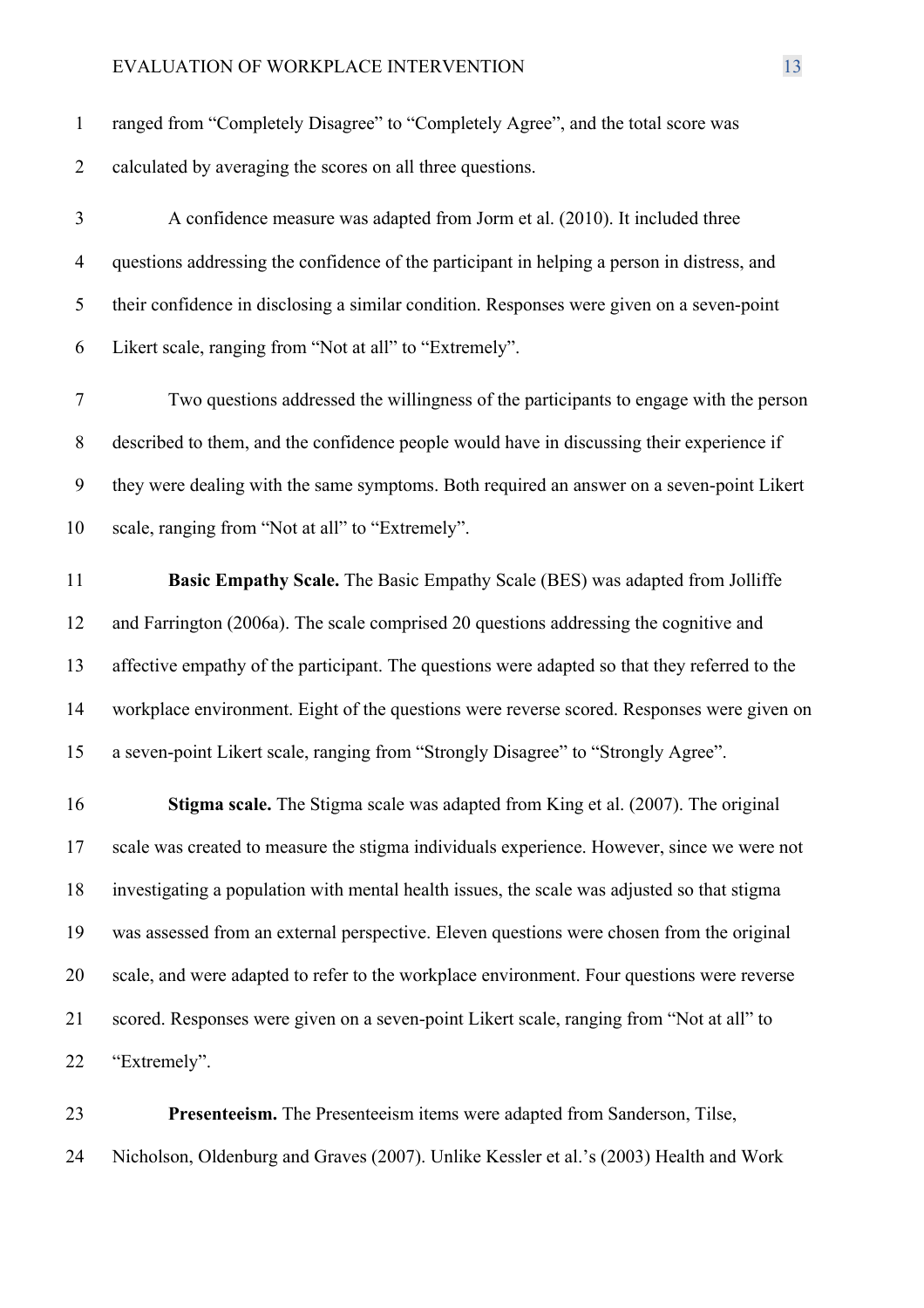performance scale, which assesses presenteeism behaviour retrospectively, this presenteeism scale assesses employees' prospective perceptions and beliefs of how attending work with poor mental health/well-being would affect them. The questionnaire included items about likelihood to work (2 questions) which asked participants about attending work if they were experiencing poor mental health; and efficiency (3 questions), which asked participants how efficient they believed they would be if they attended work. The likelihood responses were given on a seven-point Likert scale ranging from "Extremely likely" to "Extremely unlikely". The responses for the Efficiency scale were collected on a seven-point Likert scale, ranging from "Not Very Efficient" to "Very Efficient".

 **PHQ-4.** The PHQ-4 (Kroenke, Spitzer, Williams, & Lowe, 2009) comprises 4 questions that intend to find out whether participants could be diagnosed with depression or anxiety. Participants responded on a 1 to 4 scale and were allowed to choose 0 if they decided not to respond to the question, in which case their answer was treated as missing. The PHQ-4 was used not to assess the effectiveness of the intervention, but rather to confirm that the psychological state of the experimental and control groups did not change between pre-intervention and post-intervention data collection.

**Intervention** 

 The *Headtorch WORKS* intervention consisted of a total of three online episodes comprising original filmed drama and specialist documentary, intercut with a variety of open and closed questions. The participants followed the story of Matt, an employee who has a mental health condition, and who is experiencing a variety of unhelpful attitudes and behaviours from his colleagues, which results in increased stress. A narrator guided the participants through the programme. Both worst and best practices were portrayed, the latter revealing the ideal approach in how best to support Matt. The length of the video segments within each episode varied between 2 and 10 min. After each segment, the participants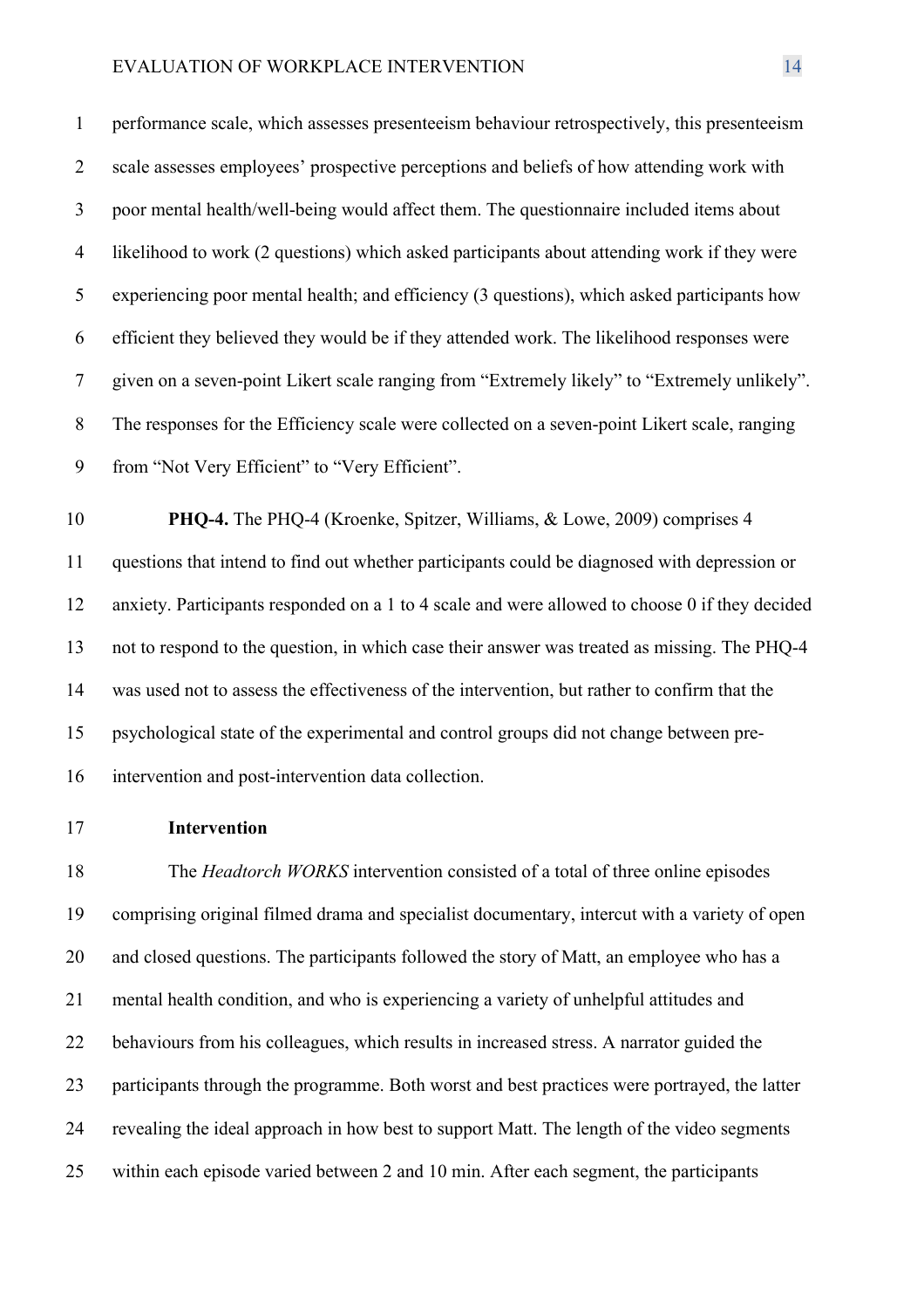answered several open-ended questions about what they had observed. During the intervention, participants were also introduced to the mental health continuum as described by Keyes (2002), focusing on the effects that wellbeing can have on mental health and vice- versa. Participants used the continuum to help them estimate the mental health state and/or well-being of the characters in the drama. Each episode lasted around an hour, depending on how long the participants took to respond to the open-ended questions.

 After each episode, participants took part in a discussion with a group of between 3 to 6 people, where they discussed their thoughts on the episode and how the attitude and behaviours observed in the drama compared to the ones in their workplace. Each participant was provided with a pack containing discussion points and space for notes. The discussions were set to run for roughly one hour. Thus, the length of all three episodes along with the discussions added up to six hours.

 At the end of the intervention, participants were allowed to take away a copy of the notes they had made online during participation, and they were awarded a certificate of completion.

#### **Procedure**

 From each organisation, participants were assigned to either the experimental or the control condition. Both groups completed a survey comprising the measures described above 19 in the following order: Half-Day ratio scale<sup>1</sup>, Social Distance scale, Flexibility scale, Confidence scale, adapted BES scale, adapted Stigma scale, Presenteeism questions and PHQ-4. Two vignettes were presented - one describing a person (Jane) having unnamed depression and how that affects her work, and one describing a person (Paul) having

 $<sup>1</sup>$  The Half-day ratio was a series of questions about how many days off a person could have when</sup> they have a variety of different needs for flexible working. However, this proved difficult to analyse due to participants' varied interpretations of the questions, so we decided not to analyse these questions further.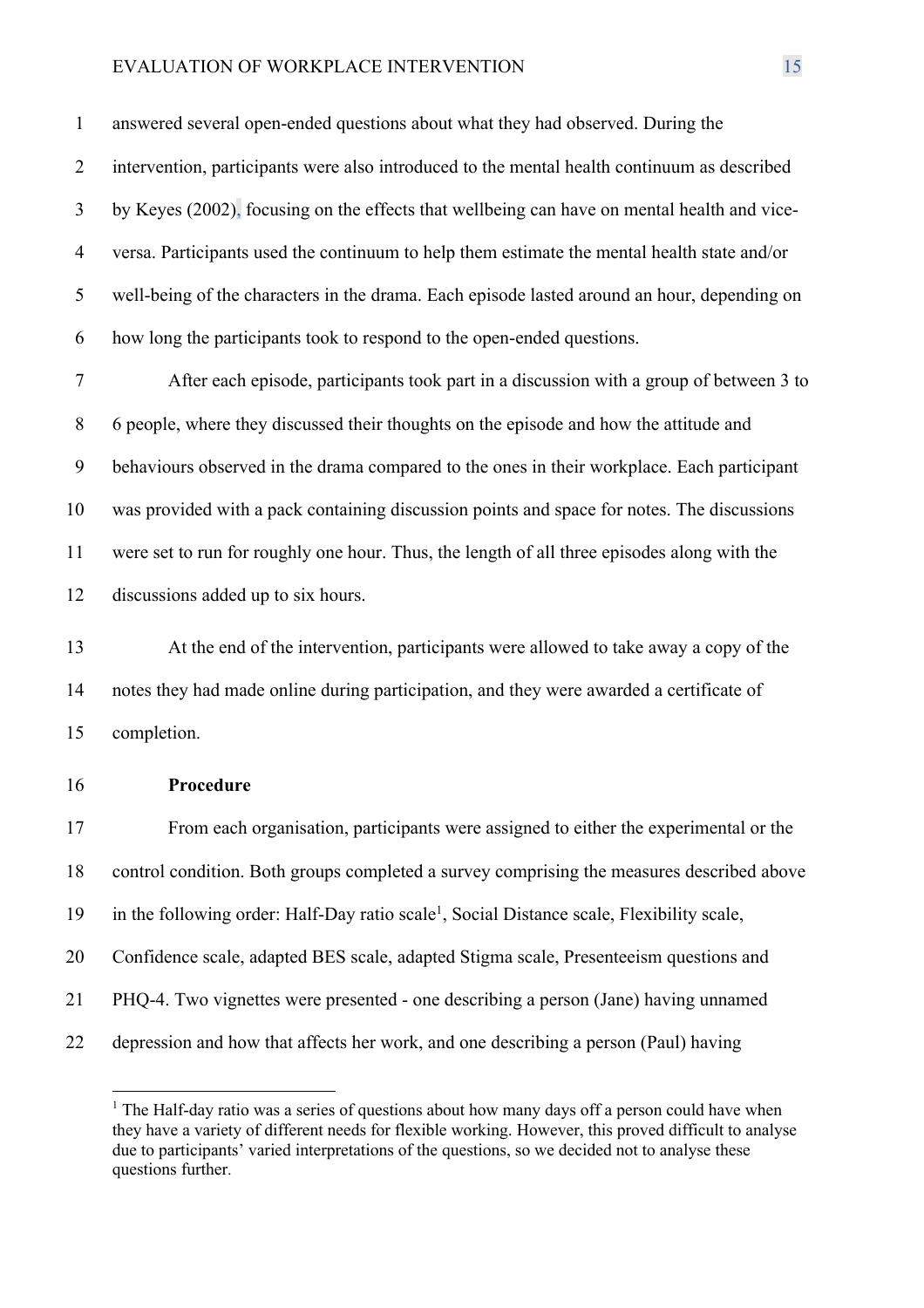unnamed anxiety and how that affects his work. The questions from the Social Distance, Flexibility and Confidence scales were presented twice in a session – once when the Depression vignette was presented and a second time when the Anxiety vignette was presented. The Half-day ratio scale, adjusted BES and Stigma scales and the PHQ-4 were presented only once in a session. This set of questions will from here on be called the pre- intervention session. After the pre-intervention session, the employees in the experimental group took part in the full intervention as described in the Intervention section. Each company had between six and nine weeks for the employees to complete the full intervention. The employees were asked to complete one online episode and one discussion session every three weeks. Scheduling of the testing intervals was left up to the participating companies. After the completion of the intervention, we presented the survey in the same order as before the intervention. This will hence be termed the post-intervention session.

 Participants in the control group completed the pre-intervention and post-intervention sessions without taking part in the intervention, but with a break of six weeks in-between. The employees in this group started the intervention after the post-intervention session.

 Although the PHQ-4 required an answer on a 4-point scale (1-4), participants were allowed to not respond to the questions of the PHQ-4 by selecting 0. For all other measures, the participants used a seven-point Likert scale to answer the questions. All questions were presented one at a time.

# **Statistical analysis**

 To validate the measures, we used the data from the validation sample from the workplaces as well as the student pilot study. We calculated the psychometric properties for each of the measures. We then conducted exploratory factor analysis for the measures that we developed and confirmatory factor analysis for the Basic Empathy Scale, to confirm that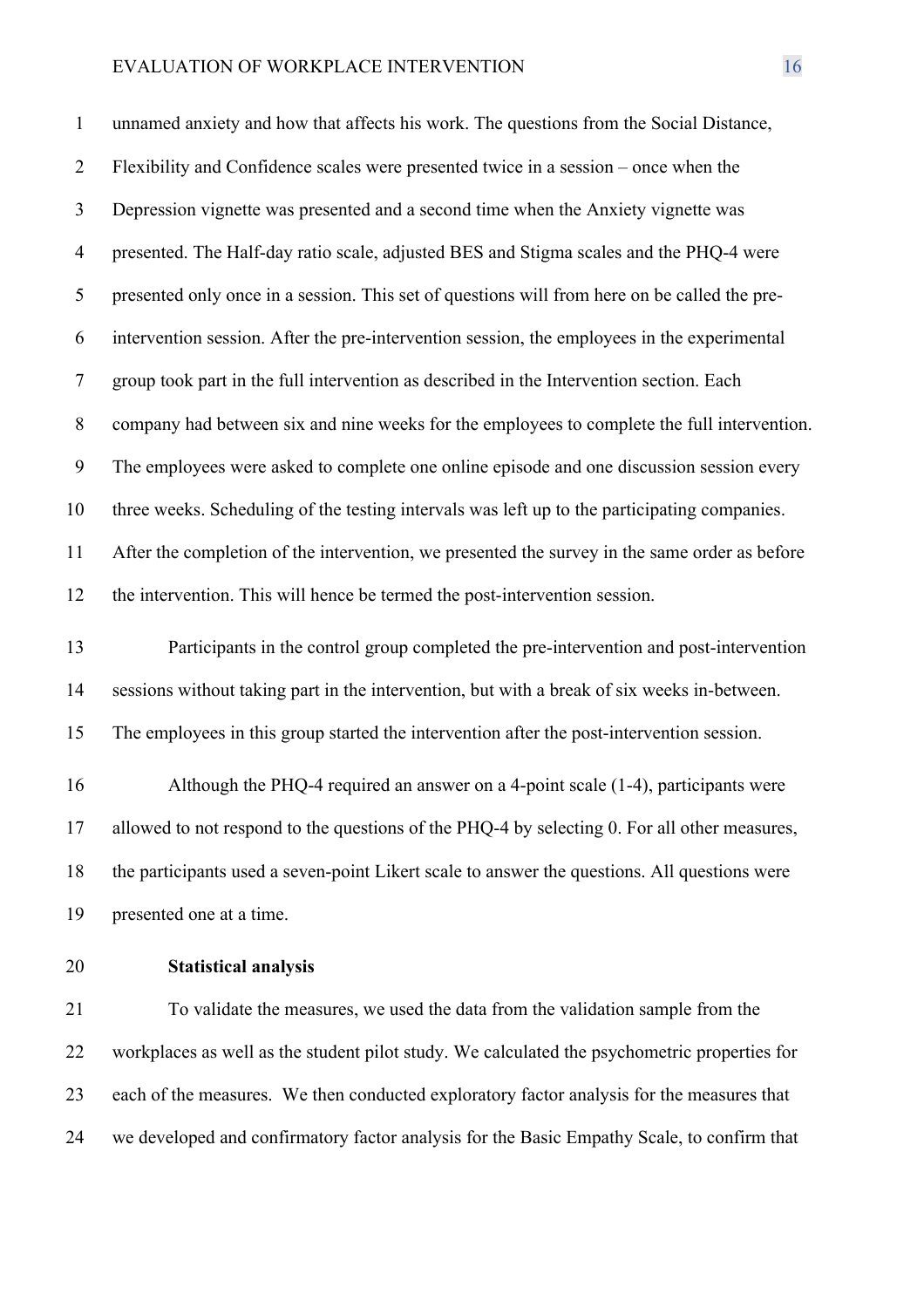the sub-scales for cognitive and affective empathy did not overlap in our data. These analyses were done using SPSSS (v25.0) (IBM Corp, 2017).

 To evaluate the pre/post-intervention we compared the intervention group and the control group. Individual questions were averaged for each of the scales for each individual and a difference score was calculated (pre-intervention subtracted from post-intervention) to analyse the change in the attitudes of the individuals between the first and the second testing session. We focus on difference scores as they take into account individual variation, thus, providing greater statistical power (Jamieson, 2011). Their use also allows us to use a simpler analysis design, providing more straightforward interpretation (Jamieson, 2011). In this sense a score of 0 would indicate no difference between the two testing sessions, a positive score would indicate a higher score in the post-intervention session and a negative score would indicate a lower score in the post-intervention session. These change scores were compared between the control and the experimental group using a multiple 20% trimmed mean Yuen's t-test from the R package DescTools (Signorell et al., 2018). The Yuen's t-test with 20% trimmed means was chosen as it is considered to be appropriate when there are small and unequal sample sizes (Wilcox, 2012). Additionally, to confirm that the changes in the experimental group were significantly different from zero for every significant group difference, we compared the experimental group's change score to zero using a multiple 20% trimmed mean t-test. To correct for multiple comparisons, a new adjusted p-value was used, 20 calculated using Sidak adjustment  $(1 - (1 - \alpha)$  alpha)<sup>1/m</sup>, where m is the number of tests). The 21 final number of tests run for this analysis was  $m = 11$ , thus, our adjusted alpha level was 22 0.0047. Results' significance will be reported with reference to this adjusted p-value. Effect sizes for the two-sample Yuen's t-tests represent a robust version of Cohen's d proposed by Algina, Keselman, and Penfield (2005), using the WRS2 R package (Mair & Wilcox, 2019). To our knowledge there are no available methods for calculating the effect size for a one-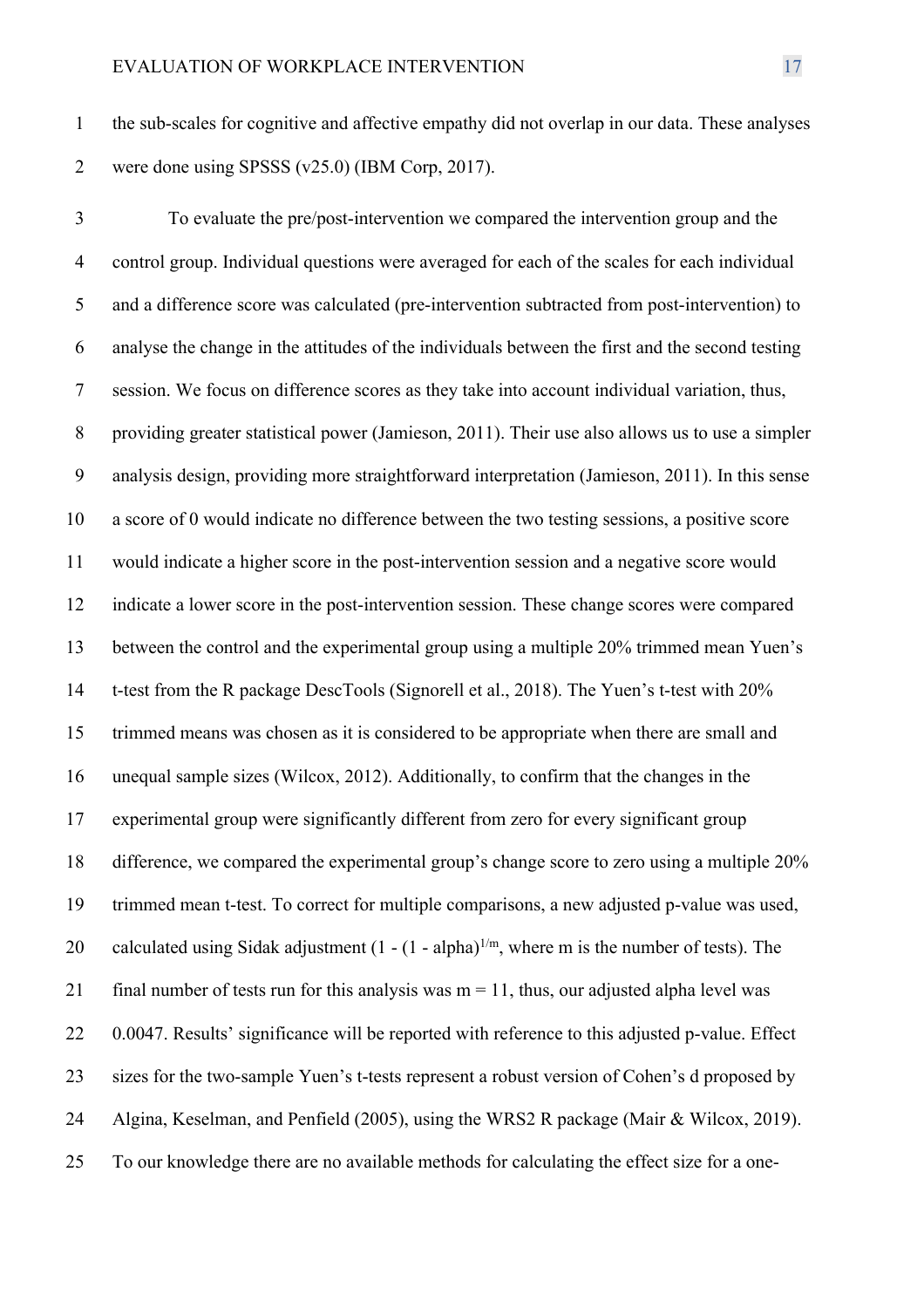| $\mathbf{1}$ | sample Yuen's t-test. For this reason, we have provided the trimmed mean (Mt) alongside its     |
|--------------|-------------------------------------------------------------------------------------------------|
| 2            | 95% confidence intervals. Reliability of each scale was assessed using Cronbach's alpha for     |
| 3            | the pre- and post- intervention session combining the experimental and control groups           |
| 4            | together. Cronbach's alpha was calculated utilising the psy package (Falissard, 2012). These    |
| 5            | analyses were performed using R (v.3.6.0) (R Core Team, 2019) and RStudio (v 1.2.1335)          |
| 6            | (RStudio Team, 2016). Finally, individual participants were removed from the dataset, if they   |
| $\tau$       | had more than 10% missing data points ( $N=2$ ). For an alternative analysis using mixed design |
| 8            | ANOVAs see Appendix A, Section 2. The results of this analysis reveal the same patterns as      |
| 9            | the main analysis reported above.                                                               |

# **Results**

 The average score for each of the different measures was calculated for each group for the pre-intervention and post-intervention sessions. These results can be seen in Table 1, and change scores between the two sessions for each group can be seen in Figure 1. Pearson correlations for each scale between the pre-intervention and post-intervention session are shown in Table 2. There was no obvious clustering based on the organisations from which 16 the participants were recruited (Figure 2).

17 [Please put Figure1 around here]

18 [Please put Figure 2 around here]

 **PHQ-4.** The PHQ-4 was used to assess whether the participants' state of anxiety or depression changed between pre-intervention and post-intervention. This was done for all participants together. Three participants, all from the experimental group, chose not to disclose and they were removed from this analysis - three had declined to disclose on the anxiety subscale and one on the depression subscale. The results did not show a significant difference from zero between the pre-intervention and the post-intervention for anxiety: *t*(31)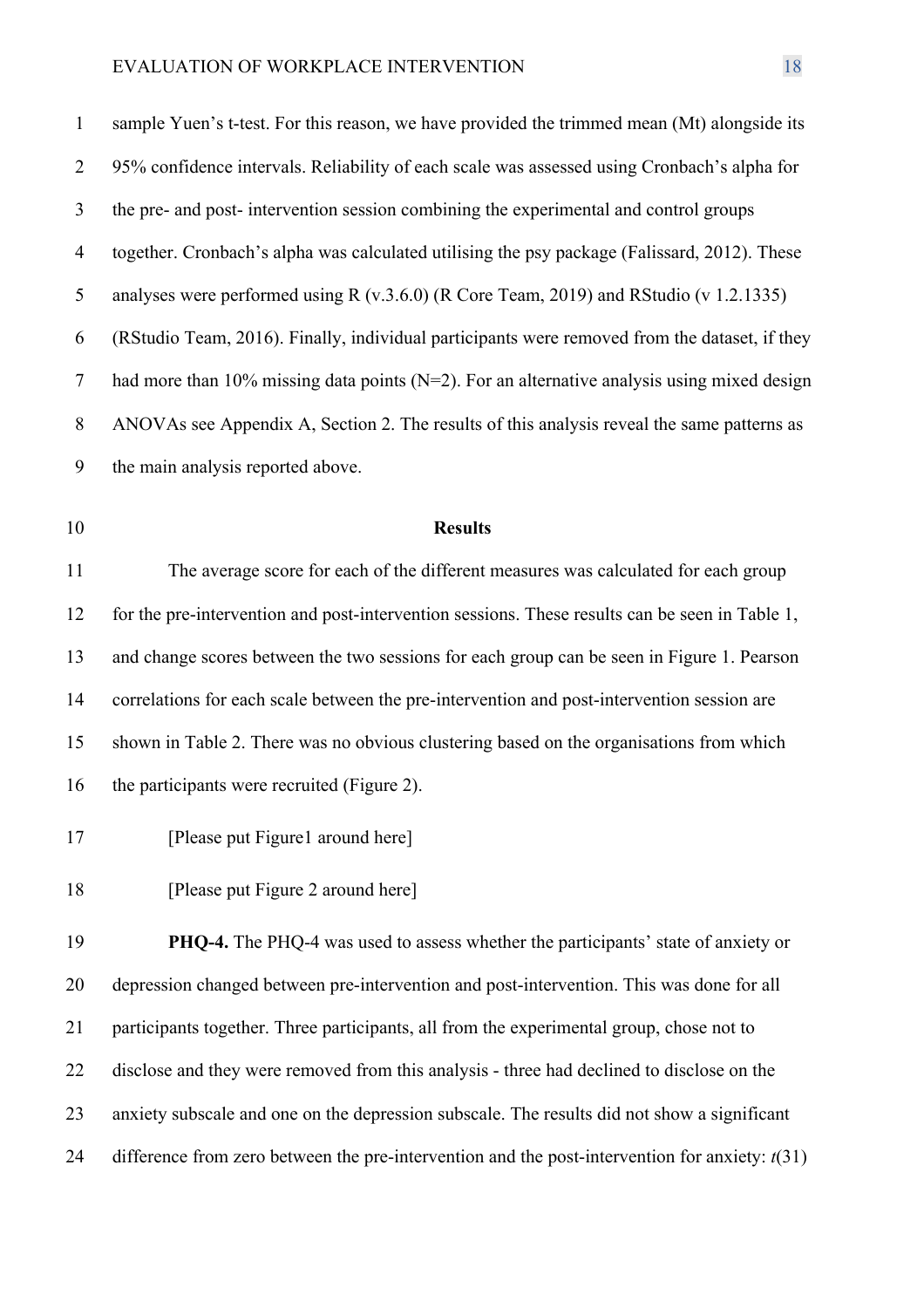$1 = -1.208$ ,  $p = 0.236$  (trimmed mean =  $-0.125$  [95%CIs:  $-0.336$ :0.086]); or for depression:  $t(31) = 0.410$ ,  $p = 0.685$  (trimmed mean = 0.031 [95%Cis: -0.124:0.187]). This indicates that the other experimental results would not have been influenced by systematic changes in the participants' state of anxiety or depression. Cronbach's alpha showed reliability of 0.908 for the pre-intervention session and 0.957 for the post-intervention session.

 **Social Distance.** In the two validation groups the social distance scale had Cronbach's alpha of .931 (students) and .946 (employees); Guttman's Lambda6 of .966 and .972; and split-half reliability Spearman-Brown coefficient of .884 and .902. Factor analysis revealed a single factor explained 62.27% and 67.55% of variance in the respective samples with KMO scores of .76 and .832. A two-factor solution would account for 75.05% and 77.57% of the variance with two subsets of items. For the student participants one sub-scale had friend-related items and one had work-related items, however for the workplace-based sample, items did not align in this way. Given the uncertainty related to the factor structure across different groups, we decided to retain the single factor solution for the analysis in our experiment.

 Social distance was averaged across the anxiety and depression vignettes to create a Social Distance score. We performed a Yuen's t-test with 20% trim (trimmed mean of 0.319 for the experimental group and -0.263 for the control group) to examine whether the change in Social Distance was different between experimental and control groups. Results showed the pre/post-intervention change was significantly different between the two groups (*t*(26.083) = 3.335, *p* = .003, *δt* = 0.932). An additional test of whether the change in the experimental group was significantly different from zero using a Yuen's trimmed mean t-test showed a non-significant difference (*t*(15) = 2.139, *p* = .049, Mt = 0.319 [0.001:0.636]). Cronbach's alpha showed reliability of 0.953 for the pre-intervention session and 0.972 for the post-intervention session.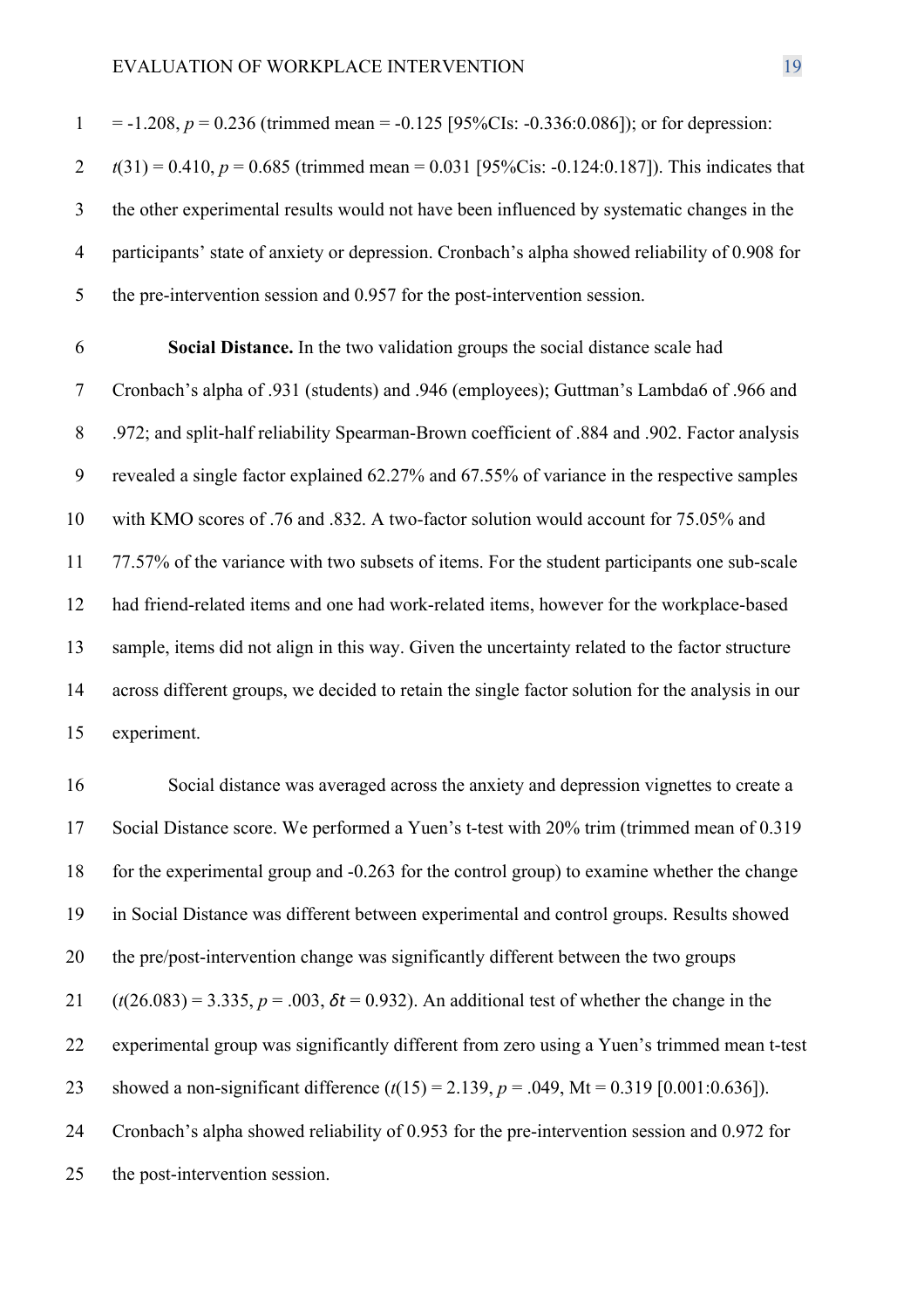**Interaction***.* We examined psychometric properties for the scale and found that for the two samples it had Cronbach's alpha pf .841 (students) and .879 (employees); Guttman's Lambda6 of .923 and .955; and split-half reliability Spearman-Brown coefficient of .852 and .913. Factor analysis did not reveal a single factor, but instead multiple factors, however we had KMO scores of .682 and .744, and 5-factor solutions accounted for 61.81% and 71.01% of variance respectively. Between the two groups of participants, it was difficult to identify stable sub-scales, and so we decided to retain a composite score, as sub-scales of the data had poorer reliability than the composite.

 The composite score of the familiarity score, flexibility score, confidence score and willingness score was also averaged over the two vignettes into an Interaction score. We performed a Yuen's t-test with 20% trim (trimmed mean of 0.611 for the experimental group and -0.050 for the control group) to examine whether the change in Interaction score was different between experimental and control groups. Results showed that the pre/post- intervention change was significantly different between the two groups (*t*(27.181) = 4.691, *p*  $\lt$  0.01,  $\delta t = 1.274$ ). An additional test of whether the change in the experimental group was significantly different from zero using a Yuen's trimmed mean t-test showed a significant difference (*t*(15) = 5.170, *p* < .001, Mt = 0.611 [0.359:0.862]). Cronbach's alpha showed reliability of 0.872 for the pre-intervention session and 0.936 for the post-intervention session.

 **Stigma**. Psychometric properties for the adapted stigma scale were better in the student sample than in the employee sample [Cronbach's alpha of .838 and .521; Spearman-Brown = .69 and .329; Guttman's Lambda = .907 and .638].

 We performed a Yuen's t-test with 20% trim (trimmed mean of -0.255 for the experimental group and -0.077 for the control group) to examine whether the pre /post-intervention change in stigma score was significantly different between the experimental and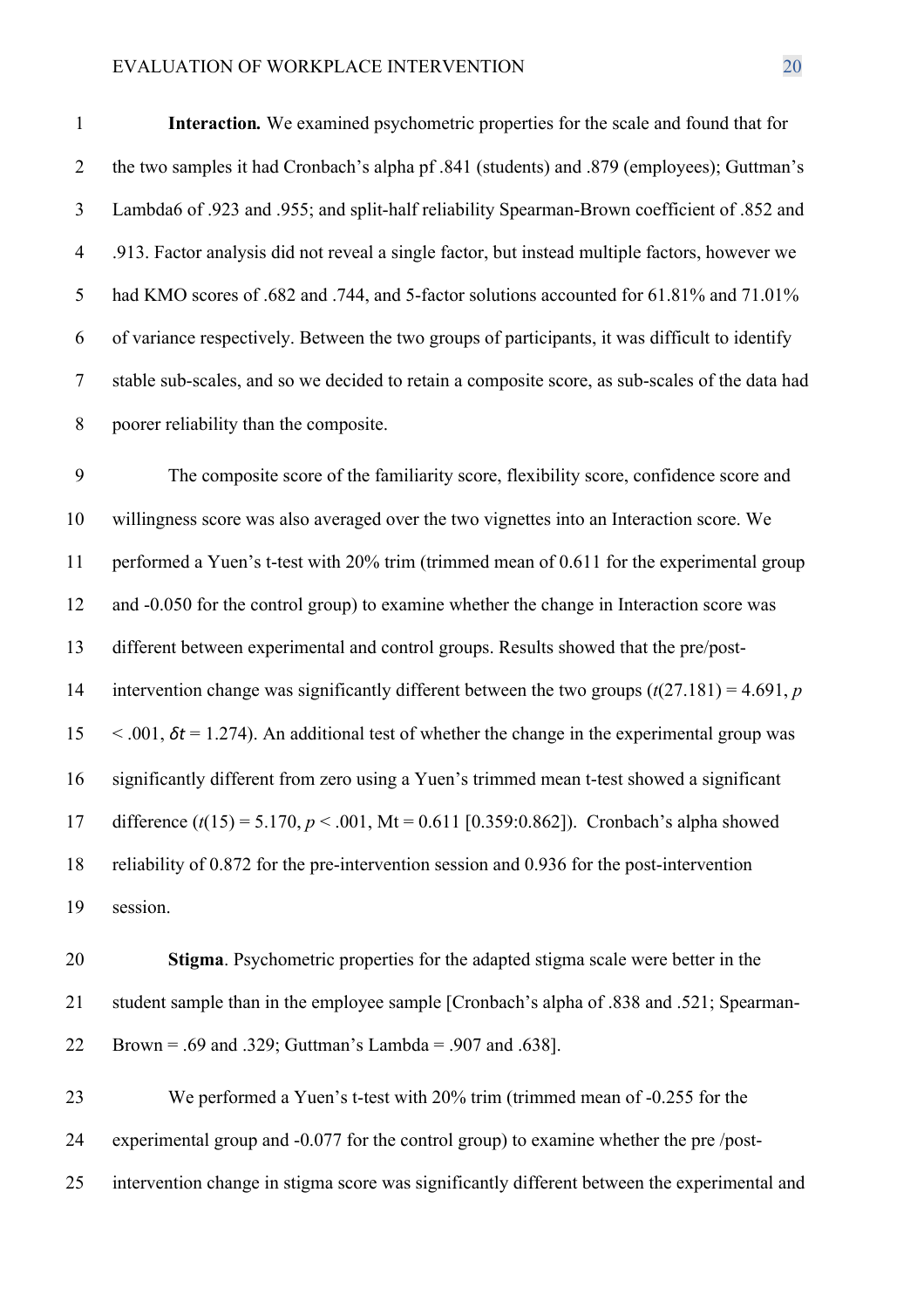control groups. Results showed that the change was not significantly different between the 2 two groups  $(t(33) = -1.333$ ,  $p = .192$ ,  $\delta t = -0.353$ ). Due to the lack of a significant group difference, subsequent analyses were not performed. Additionally, Cronbach's alpha showed low reliabilities of 0.441 for the pre-intervention session and 0.233 for the post-intervention session, mirroring the reliability measures from the validation.

 **Basic Empathy Scale.** Whilst our student sample showed poor psychometric 7 properties (Cronbach's alpha = .288, split half reliability = .095 and Guttman's Lambda6 = .588), the employee sample showed better psychometric properties, with Cronbach's alpha = .748, Spearman-Brown = .787 and Guttman's Lambda6 = .826. Factor analysis showed a 4- factor solution that accounted for 54.83% of the variance, with KMO = .778. While the factors did not split into two as expected, they showed no overlap between cognitive and affective items. These scores were hence separated into these two components – a cognitive component and an affective component.

 *Cognitive.* We performed a Yuen's t-test with 20% trim (trimmed mean of 0.153 for the experimental group and -0.240 for the control group) to examine whether the change in Cognitive Empathy score was different between experimental and control groups. Results showed the pre/post-intervention change was not, at the adjusted alpha level of 0.0047, significantly different between the two groups (*t*(27.148) = 2.573, *p* = .016, *δt* = 0.712). An additional test of whether the change in the experimental group was significantly different 20 from zero using a Yuen's trimmed mean t-test showed no significant difference  $(t(15) =$  1.194, *p* = .251, Mt = 0.153 [-0.120:0.426]). Cronbach's alpha showed reliability of 0.750 for the pre-intervention session and 0.833 for the post-intervention session.

 *Affective.* We performed a Yuen's t-test with 20% trim (trimmed mean of -0.108 for the experimental group and 0.083 for the control group) to examine whether the pre/post-intervention change in affective empathy score was significantly different between the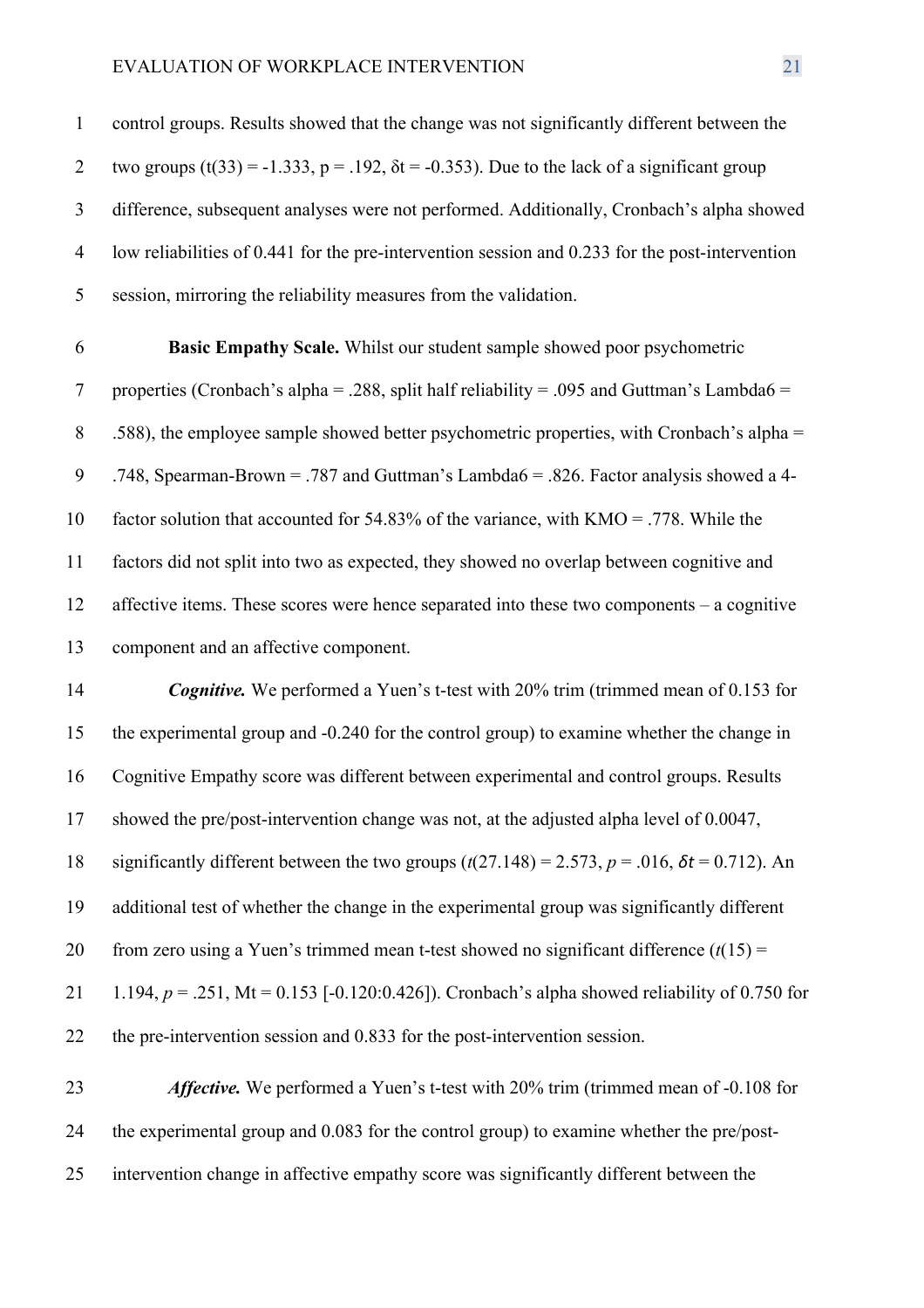experimental and control groups. The results showed that the change was not significantly different between the two groups *t*(32.668) = -1.356, *p* = .185, *δt* = -0.351). Due to the lack of a significant group difference, subsequent analyses were not performed. Cronbach's alpha showed reliability of 0.705 for the pre-intervention session and 0.807 for the post-

intervention session.

 **Presenteeism.** These results were separated into two components – one component indicating the likelihood of going to work when experiencing poor mental health, and another component indicating the predicted efficiency when attending work when experiencing poor mental health**.**

*Likely to go to work*. We performed a Yuen's t-test with 20% trim (trimmed mean of -0.313 for the experimental group and -0.053 for the control group) to examine whether the pre/post-intervention change in likelihood to go to work score was significantly different between the experimental and control groups. The results showed that the change was not significantly different between the two groups (*t*(18.542) = -0.901, *p* = .375, *δt* = -0.242). Due to the lack of a significant group difference, subsequent analyses were not performed. Cronbach's alpha showed reliability of 0.833 for the pre-intervention session and 0.982 for the post-intervention session.

 *Efficiency.* We performed a Yuen's t-test with 20% trim (trimmed mean of -0.188 for the experimental group and 0.114 for the control group) to examine whether the pre/ post- intervention change in Efficiency score was significantly different between the experimental and control groups. The results showed that the change was not significantly different 22 between the two groups  $(t(21.532) = -1.082, p = 0.291, \delta t = -0.303)$ . Due to the lack of a significant group difference, subsequent analyses were not performed. Cronbach's alpha showed reliability of 0.935 for the pre-intervention session and 0.983 for the post-intervention session.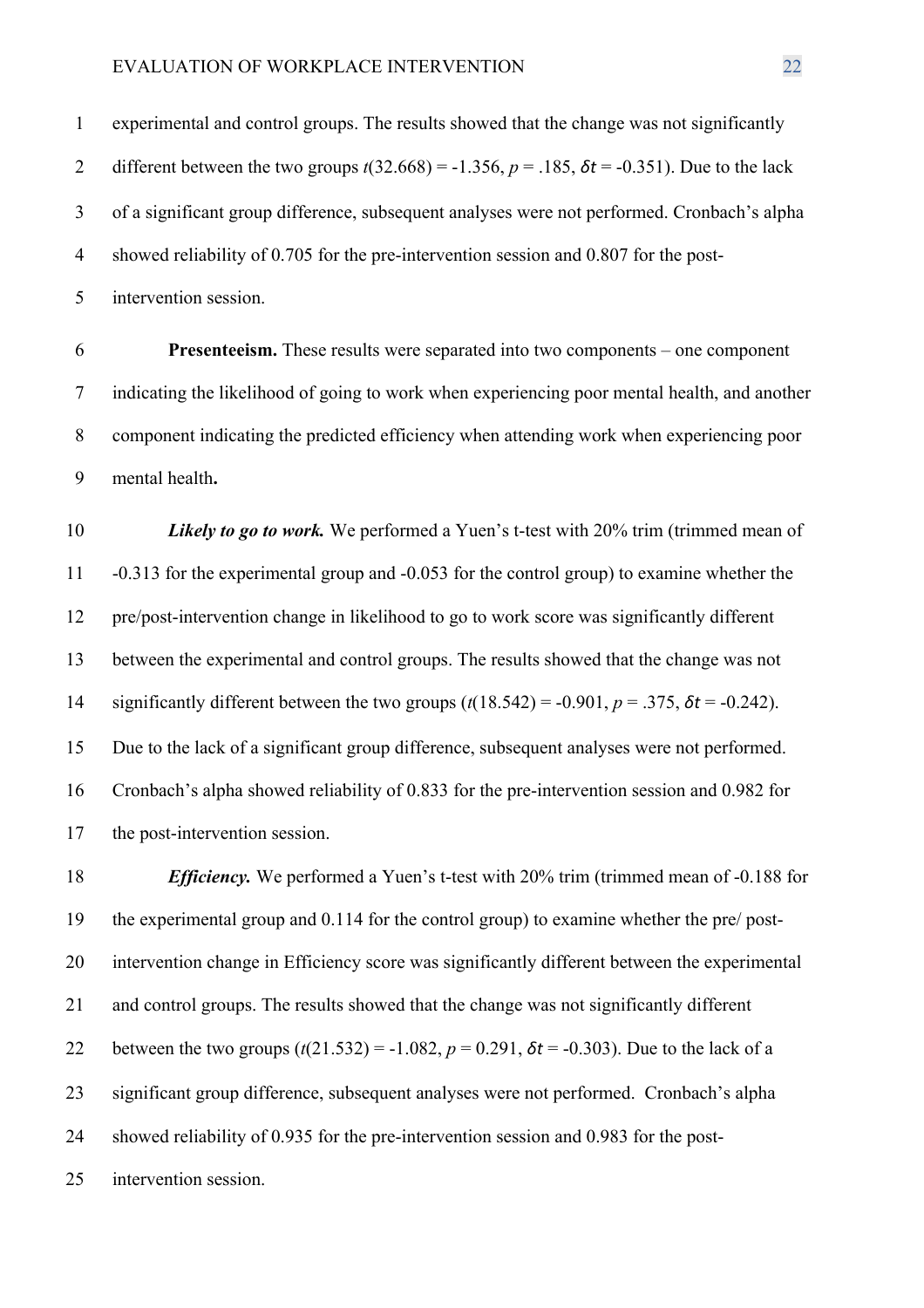#### **Discussion**

 Using a pre / post-intervention design with experimental and control groups, we evaluated the effectiveness of the *Headtorch WORKS* intervention for improving attitudes towards co-workers with poor mental health and well-being. *Headtorch WORKS* consists of three online episodes that include original filmed drama and specialist documentary, intercut with a variety of open and closed questions. Its goal is to be used in the workplace to increase understanding of people with mental health conditions, to decrease stigma, and to increase empathy towards individuals in the workplace with poor mental health. We found significant differences in social distance and interaction between the experimental and control groups on measures of change from pre-intervention to post-intervention. After the intervention, individuals indicated that they would be less likely to increase the social distance between them and individuals with mental health conditions, and furthermore believed that they would be more likely to provide help and support. Additionally, they believed themselves more likely to discuss any future or current mental health conditions after the intervention, increasing the likelihood of disclosure. Therefore, we can infer that the intervention was able to influence participants' behavioural intentions with regard to interaction between co-workers in the workplace in the context of mental health conditions. Given that the participants in the video episodes in the *Headtorch WORKS* programme also displayed signs of depression and anxiety, we can infer that the intervention affects perceptions towards people with these symptoms specifically. However, research into contact theory has shown that such changes in intentions toward stigmatised people tend to generalise more broadly beyond the specifics of the interventions to include other group members (Pettigrew et al., 2011).

 The intervention appeared to elicit a marginal increase in cognitive empathy, which is the ability to take someone else's perspective (Stayer, 1990). As evidence for this, the group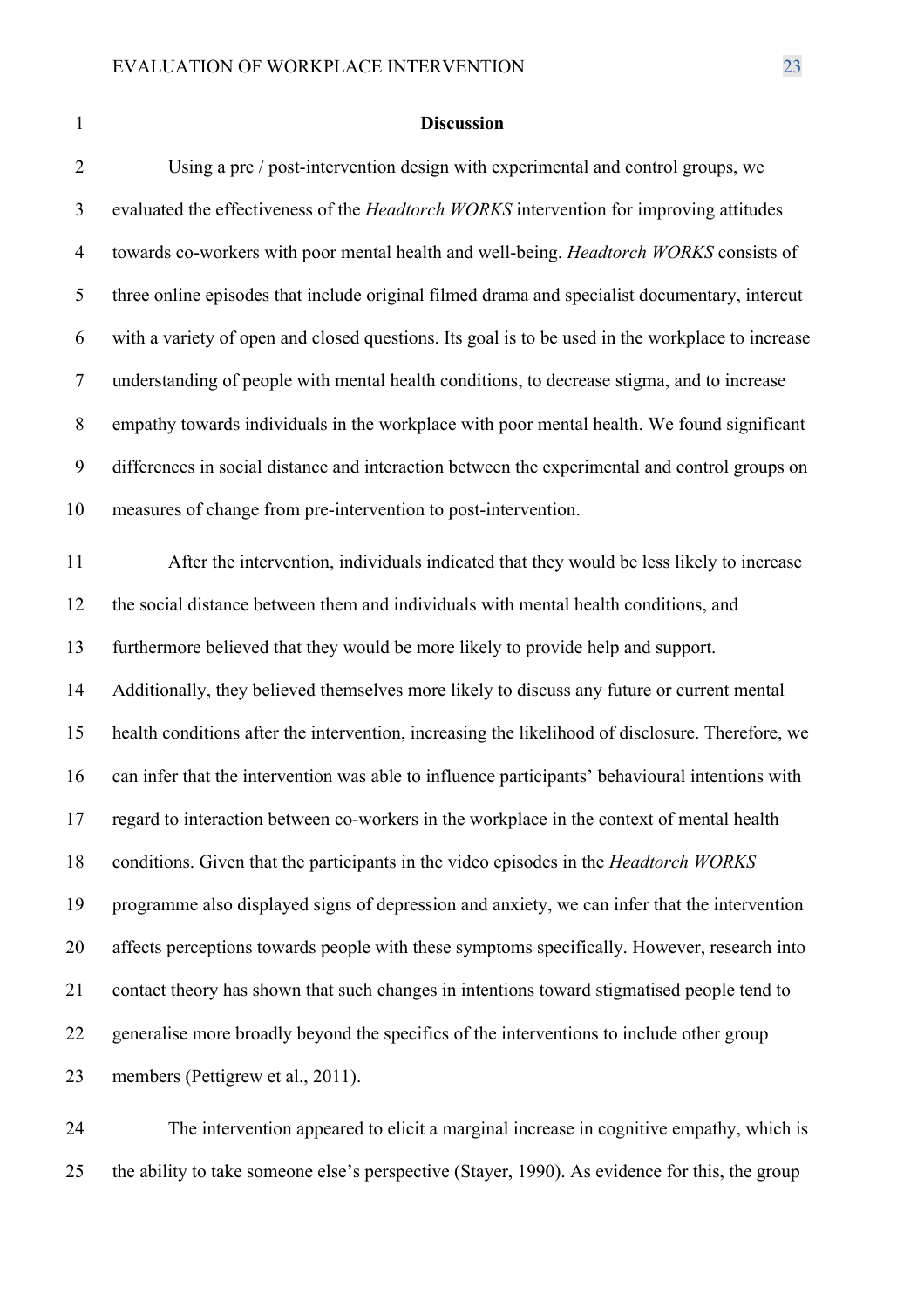1 difference was significant at the conventional significance level of  $p<0.05$ , but not when correction for multiple comparisons was performed. There was no increase in affective empathy. While affective empathy refers to an immediate emotional reaction, it can potentially be overturned by cognitive aspects, such as the ability to understand and empathise with others' feelings. More importantly, the intervention was targeting social inclusion and the building of relationships, which is related to cognitive empathy. It is, therefore, reasonable to expect that cognitive empathy would be affected more than affective empathy (Ang & Goh, 2010). Moreover, both education-based and contact strategies for tackling stigma tend to have very small effects on affect (Corrigan et al., 2012). Therefore, it is not surprising that affective empathy was not significantly affected.

 Since increased empathy is related to improvement of interpersonal relationships, the improvement in social distance and interaction measures, as well as possibly a small effect on cognitive empathy, indicate that the intervention changed people's attitudes and behavioural intentions, making them more positive. As social relationships are important for positive well-being and job satisfaction, these changes would likely improve the well-being of individuals with poor mental health. Understanding and acceptance have been emphasised by managers to be important strategies in dealing with stigma in the workplace (Corbière et al., 2012) and our results provide evidence that these factors are addressed by the *Headtorch WORKS* intervention.

 The *Headtorch WORKS* intervention performs comparably to the 'Mental Health First Aid' training course by Kitchener & Jorm (2004). The 'Mental Health First Aid' training course similarly shows improvement in social distance and interaction-focused measures, 23 although to a lesser extent when applied to schoolteachers (Kitchener & Jorm, 2004). However, it is impossible to directly compare the two interventions since they use different measurement scales. For example, the 'Mental Health First Aid' course did not measure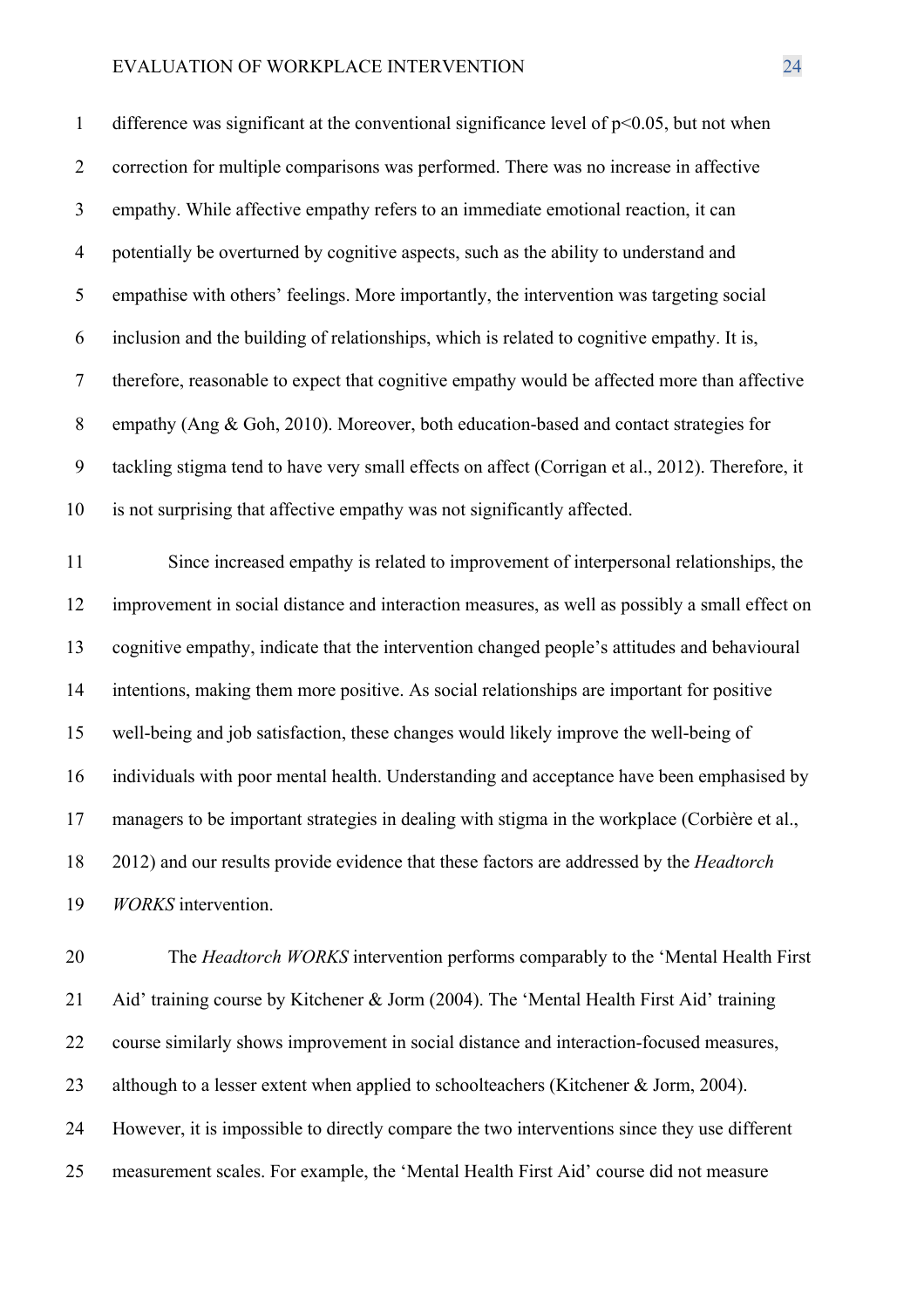empathy, and their scales for the other measures had different ranges. The *Headtorch WORKS* intervention differs with the addition of pseudo contact through video episodes depicting individuals with mental health problems. On the other hand, the 'Mental Health First Aid' course relies solely on education, and the most consistent improvements they found were in fact in knowledge and behaviour (Hanisch et al., 2016), which should be expected following Corrigan et al.'s meta-analysis (2012). Thus, both these interventions have merit in improving behavioural intentions and attitudes, with the main difference being the evidence, though limited, for improvement in cognitive empathy in *Headtorch WORKS.*

 The *Headtorch WORKS* intervention did not have an effect on our measure of stigma. It allowed the participants to develop a greater understanding and acceptance of individuals with poor mental health through video depiction of interactions with a person that displays signs of psychological distress and cognitive engagement in helping that person. However, the stigma questionnaire used in this evaluation required a more general reflection about poor mental health, which represents only one aspect of this multifaceted construct. At the time of conducting the literature review for this evaluation, King et al.'s (2007) scale seemed the most appropriate for adapting to our task and, as the factor analysis shows, for the pilot participants it retained good properties. However, this was not the case for the work-based sample, so it is unclear whether this measure is sensitive enough to capture improvement in stigma in the workplace. As Couture and Penn (2003, 2006) pointed out, exposure to individuals with mental health issues can be effective in reducing stigma. Since the intervention showed a significant improvement in social distance and interaction in the experimental group, we can expect recipients of the intervention to engage more with individuals experiencing poor mental health and hence gain exposure which would potentially reduce stereotypes. As we were not able to measure this in the current study, we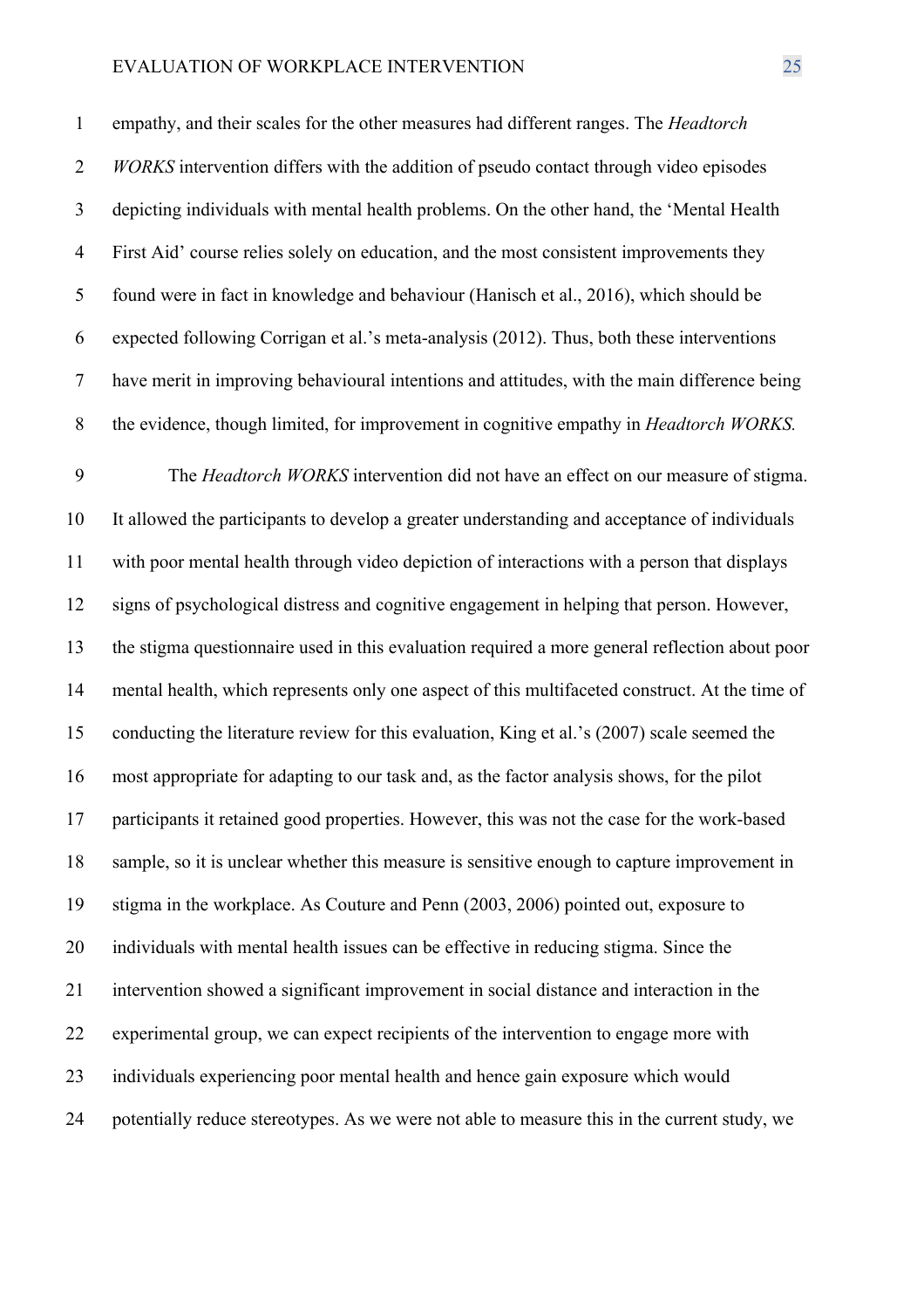propose that measuring self-directed exposure to individuals with poor mental health after a training intervention would allow for a more nuanced analysis of reduction in stigma.

 The format of the *Headtorch WORKS* intervention relied on both education on the topic of mental health and well-being, and contact with individuals with mental health problems through video episodes. Thus, the present findings are not surprising as these two strategies for battling stigma are known to impact upon attitudes and behavioural intentions. Moreover, due to the likely age of our sample (adults as opposed to adolescents), the intergroup contact (although indirect through video) potentially had a larger effect on the employees' attitudes than on increased knowledge. In fact, intergroup contact theory argues specifically that changes in stigma and prejudice are largely mediated by anxiety reduction about intergroup contact and improvement in empathy and perspective taking (Pettigrew & Tropp, 2008; Pettigrew et al., 2011). The lack of effect specifically on the stigma scale, however, could reflect the fact that the contact with individuals with mental health was through video episodes rather than in-person. As contact in-person tends to produce larger effects on stigma in both attitudes and behavioural intentions in randomised-control trials, it is possible that the video episodes were not sufficient (Corrigan et al., 2012). Nevertheless, as stated before, the improvement in the social distancing scale could lead to an increase in exposure, which could in turn decrease stigma through the effects of 'mere exposure' (Pettigrew et al., 2011).

 Finally, with respect to the individuals' understanding of the effects that mental health has on their own work efficiency, our results showed that even though individuals were aware that their productivity would suffer, the participants were still as likely to attend work as they were before the intervention. One possible explanation of these results could be the culture of stigma in the workplace. This is observed by the findings of Stevenson and Farmer (2017), who found that only a small number of people are willing to discuss poor mental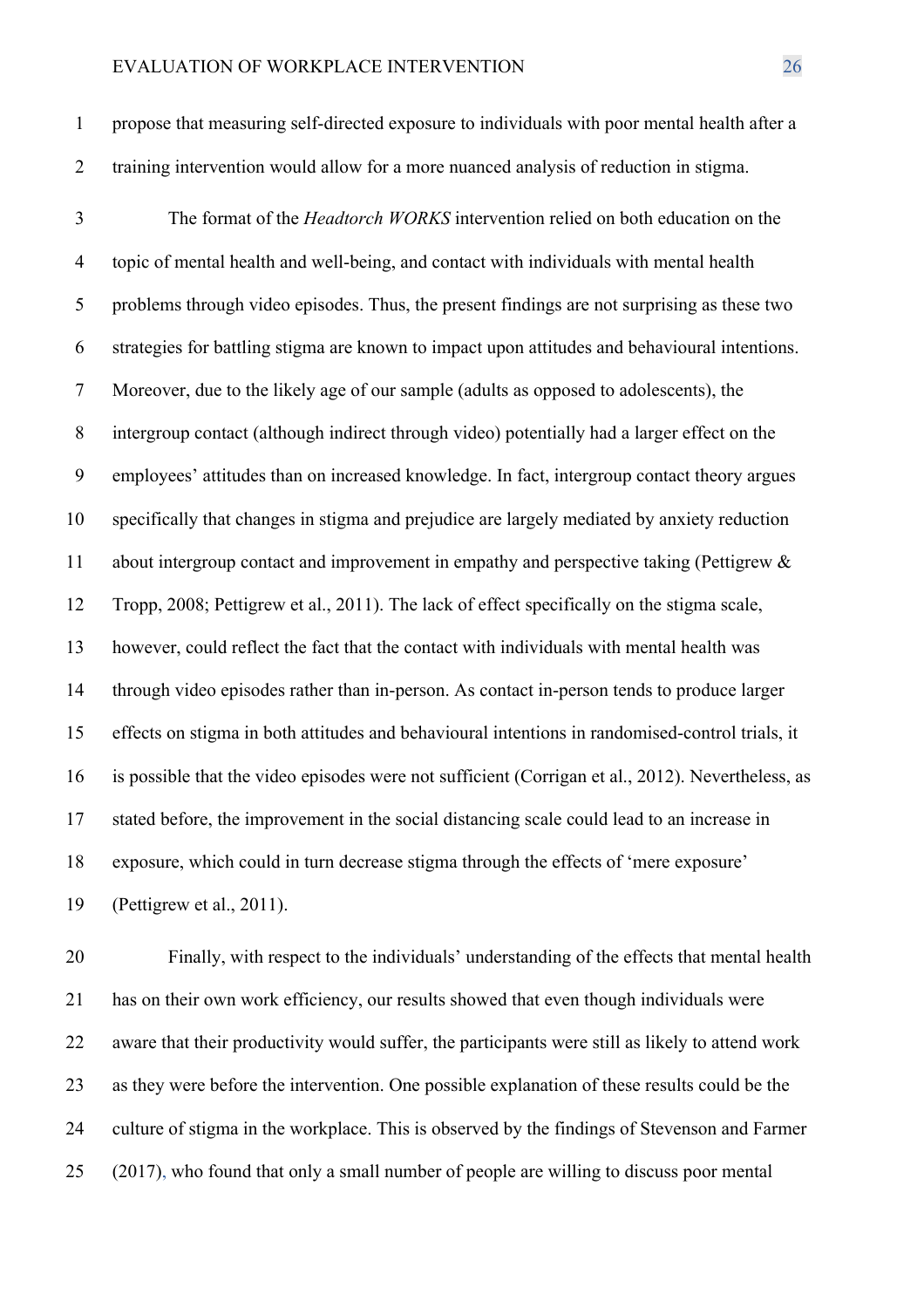health with their line managers. They also discuss the need for strategy, policies and training, and observe that it is not surprising that the change in company policies to accommodate mental health has been slow (Brohan et al., 2012; Stevenson & Farmar, 2017). This is an important future step, as over-commitment and job-demand can lead to anxiety and depression (Mark & Smith, 2012). Moreover, acknowledging reduced productivity without 6 reducing presenteeism will not lead to a reduction in the cost of presenteeism (Parsonage  $\&$  Saini, 2017). For this to be achieved, Stevenson and Farmer (2017) recommend that it is vital for the workplace to raise awareness and understanding through education about mental health and well-being. Although education on its own has a lesser effect than contact with individuals with poor mental health, these types of interventions have a much more widespread feasibility, making them central to workplace policies on mental health. As shown in the present intervention evaluation, however, indirect contact through video episodes can be used to boost some of the effects from education-only interventions.

 As much as these results are promising, there are several limitations to consider in combination with the findings. Firstly, due to privacy measures, we are missing important demographic data about our sample. This limits the generalisability of the findings. A further factor is that the period in which participants completed the study varied between six and nine weeks. Whereas that could have introduced some additional variability, that variability might have only reduced the effects that we have observed here. Another factor that could have affected our results here is the use of difference scores. Although the use of difference scores can mask variability within participants, we observed the same results with an alternative analysis procedure, as seen in Appendix A, and hence the use of difference scores could not have contributed to the findings. Moreover, considering that the present sample is on the smaller side, the use of difference scores here allowed us to run a smaller number of comparisons and reduce the resultant risk of type 2 errors. Our psychometric analyses of the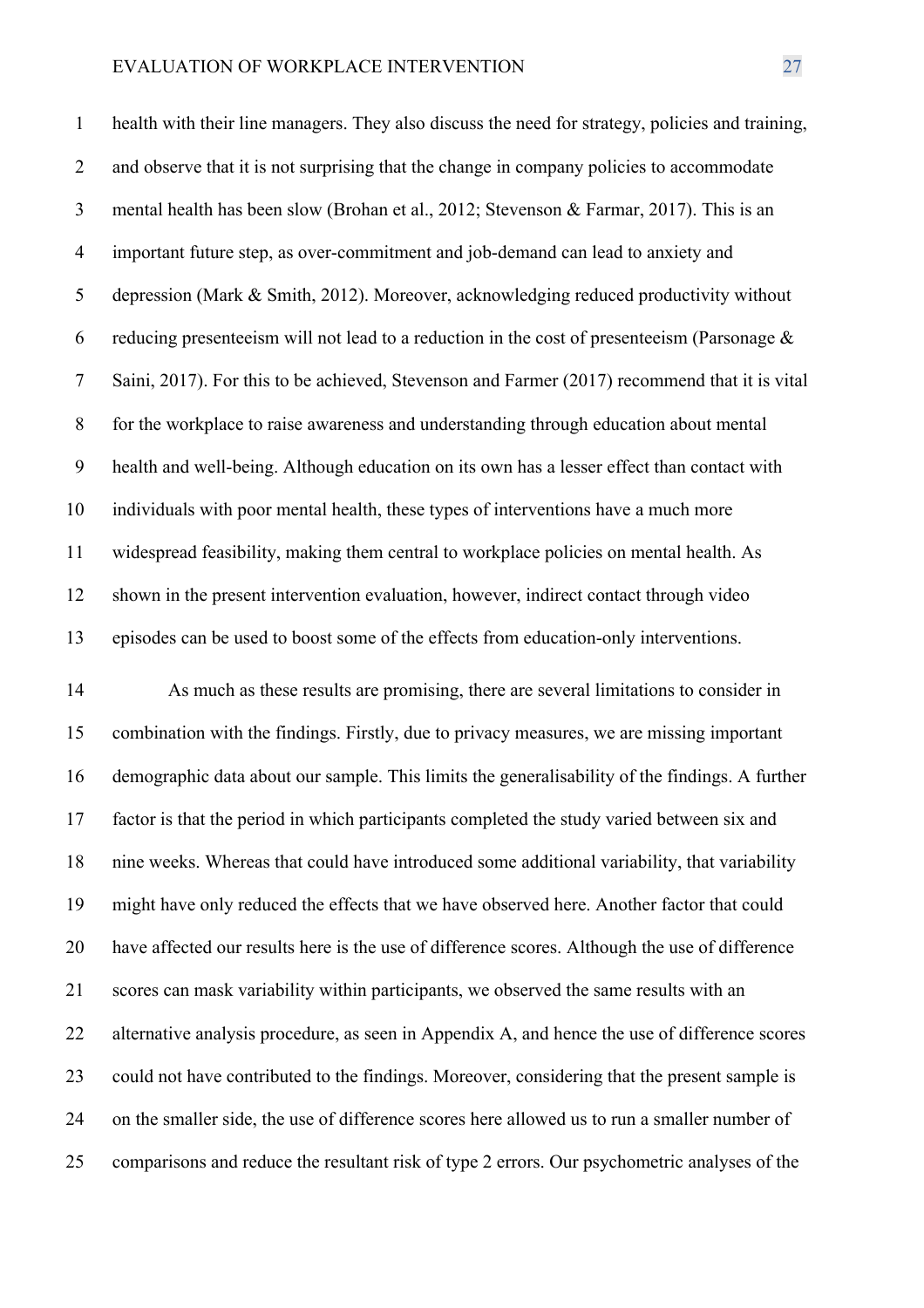various measures generally showed consistency within the individual student and employee samples. However, there were occasional differences in the psychometric properties between the student and employee groups, which could be explained by the fact that the test items generally probed attitudes in the context of workplace scenarios. This is mostly relevant for the Basic Empathy and stigma scales. Our workplace-adapted Basic Empathy Scale showed poor performance in the student group, suggesting that our adaptation of the scale to the workplace limits its applicability. Additionally, King et al.' (2007) stigma scale showed poor psychometric properties in all employee samples which limits the conclusions we are able to draw from this measure of stigma.

 Future research could consider a delay control group design, in order to increase the number of participants. However, a delay control group design is more appropriate when the intervention can be administered over an extended period, as in drug trials, tracking changes in both groups across the two time periods. Thus, a modification to this design would be necessary. For example, future research could apply the measures at 3 separate time points – first at the beginning, second at the mid-point of the study (when the experimental group would be halfway through the episodes of the intervention and before the control group begins the intervention), and finally once after both groups have concluded all episodes. This, however, runs the risk of the participants picking up on what the researchers are looking for within the measures, due to their repetitiveness. An alternative to this would be for the experimental group to conclude with the intervention, and then fill in the questionnaires a third time, as a follow-up, after the control group have also finished the intervention. Both alternatives would provide further information about the strength of the effects found in the current study, and we encourage future researchers to attempt applying these designs.

 In conclusion, although our understanding would benefit from a study over longer time frames and additional work populations, the current evidence supports *Headtorch*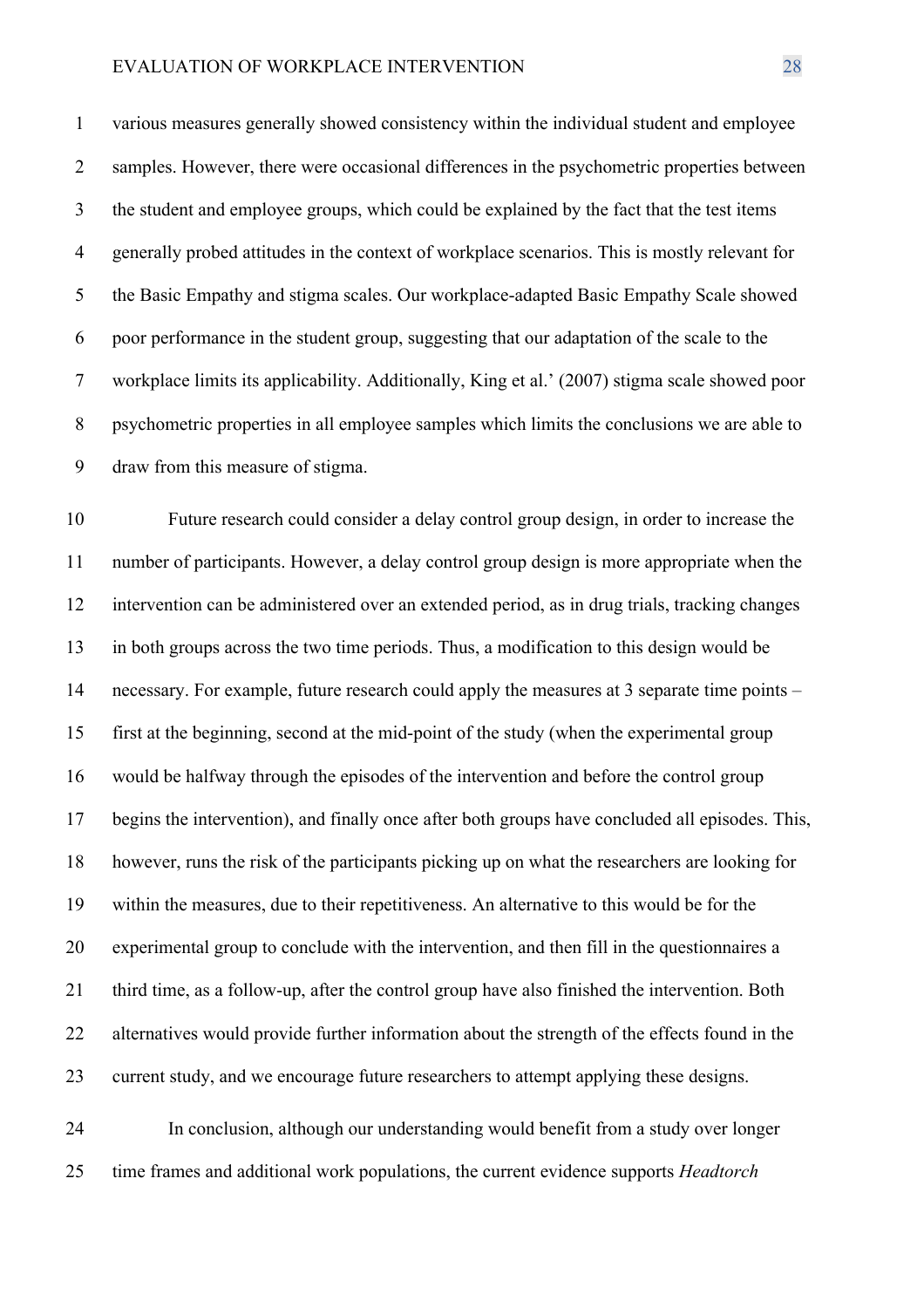| 11             | <b>Disclosure of Interest</b>                                                                  |
|----------------|------------------------------------------------------------------------------------------------|
| 10             | mental health conditions in the workplace.                                                     |
| 9              | intervention could further be a vehicle in minimising negative experiences associated with     |
| 8              | help to alleviate feelings of self-stigma, and improve job satisfaction and well-being, so the |
| $\overline{7}$ | workers, leading to positive interactions and reduced stigma. Improved relationships can also  |
| 6              | distance and interaction would suggest improvements in the relationships between co-           |
| 5              | improvement on the King et al. (2007) stigma scale, however the improvements in the social     |
| 4              | improved cognitive empathy was not conclusive, and we were not able to measure                 |
| 3              | confidence in supporting co-workers with mental health problems. Our evidence for              |
| 2              | experiencing poor mental health, and promoting interaction through factors such as increased   |
| $\mathbf{1}$   | WORKS as a successful employee intervention for reducing social distance with individuals      |

 The authors report no conflict of interest. The research was funded by a grant from Innovate, UK.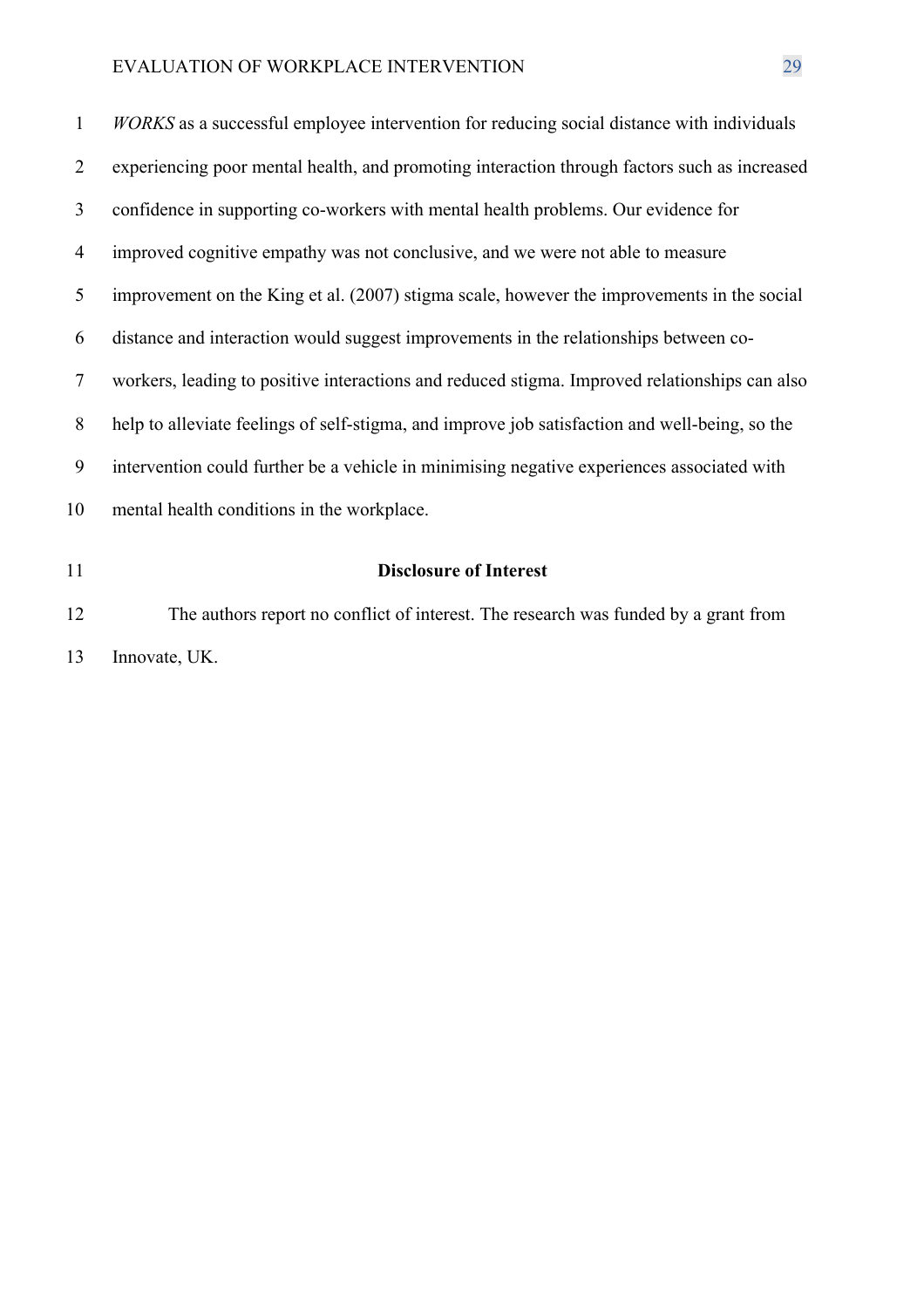| $\mathbf{1}$   | <b>References</b>                                                                             |
|----------------|-----------------------------------------------------------------------------------------------|
| $\overline{2}$ | Algina, J., Keselman, H. J., & Penfield, R. D. (2005). An alternative to Cohen's standardized |
| 3              | mean difference effect size: A robust parameter and confidence interval in the two            |
| $\overline{4}$ | independent groups case. Psychological Methods, 10(3), 317–328.                               |
| 5              | https://doi.org/10.1037/1082-989X.10.3.317                                                    |
| 6              | Ang, R. P., & Goh, D. H. (2010). Cyberbullying Among Adolescents: The Role of Affective       |
| 7              | and Cognitive Empathy, and Gender. Child Psychiatry Hum Dev, 41, 387–397.                     |
| 8              | https://doi.org/10.1007/s10578-010-0176-3                                                     |
| 9              | Angermeyer, M. C., & Dietrich, S. (2006). Public beliefs about and attitudes towards people   |
| 10             | with mental illness: a review of population studies. Acta Psychiatrica                        |
| 11             | Scandinavica, 113(3), 163-179. https://doi.org/10.1111/j.1600-0447.2005.00699.x               |
| 12             | Bogardus, E. S. (1933). A social distance scale. Sociology & Social Research, 17, 265–271.    |
| 13             | Bolo, C., Sareen, J., Patten, S., Schmitz, N., Currie, S., & Wang, J. (2013). Receiving       |
| 14             | Workplace Mental Health Accommodations and the Outcome of Mental Disorders in                 |
| 15             | Employees With a Depressive and/or Anxiety Disorder. Journal of Occupational and              |
| 16             | Environmental Medicine, $55(11)$ , $1293-1299$ .                                              |
| 17             | https://doi.org/10.1097/JOM.0b013e31829fd065                                                  |
| 18             | Brohan, E., Henderson, C., Wheat, K., Malcolm, E., Clement, S., Barley, E.,  Thornicroft,     |
| 19             | G. (2012). Systematic review of beliefs, behaviours and influencing factors associated        |
| 20             | with disclosure of a mental health problem in the workplace. BMC Psychiatry, $12(1)$ , 11.    |
| 21             | https://doi.org/10.1186/1471-244X-12-11                                                       |
| 22             | Business in the Community. (2017). Mental Health at Work Report: National Employee            |
| 23             | Mental Wellbeing Survey Findings 2017.                                                        |
| 24             | CIPD. (2018). Health and Well-Being at Work.                                                  |
| 25             | Cole, K., Daly, A., & Mak, A. (2009). Good for the soul: The relationship between work,       |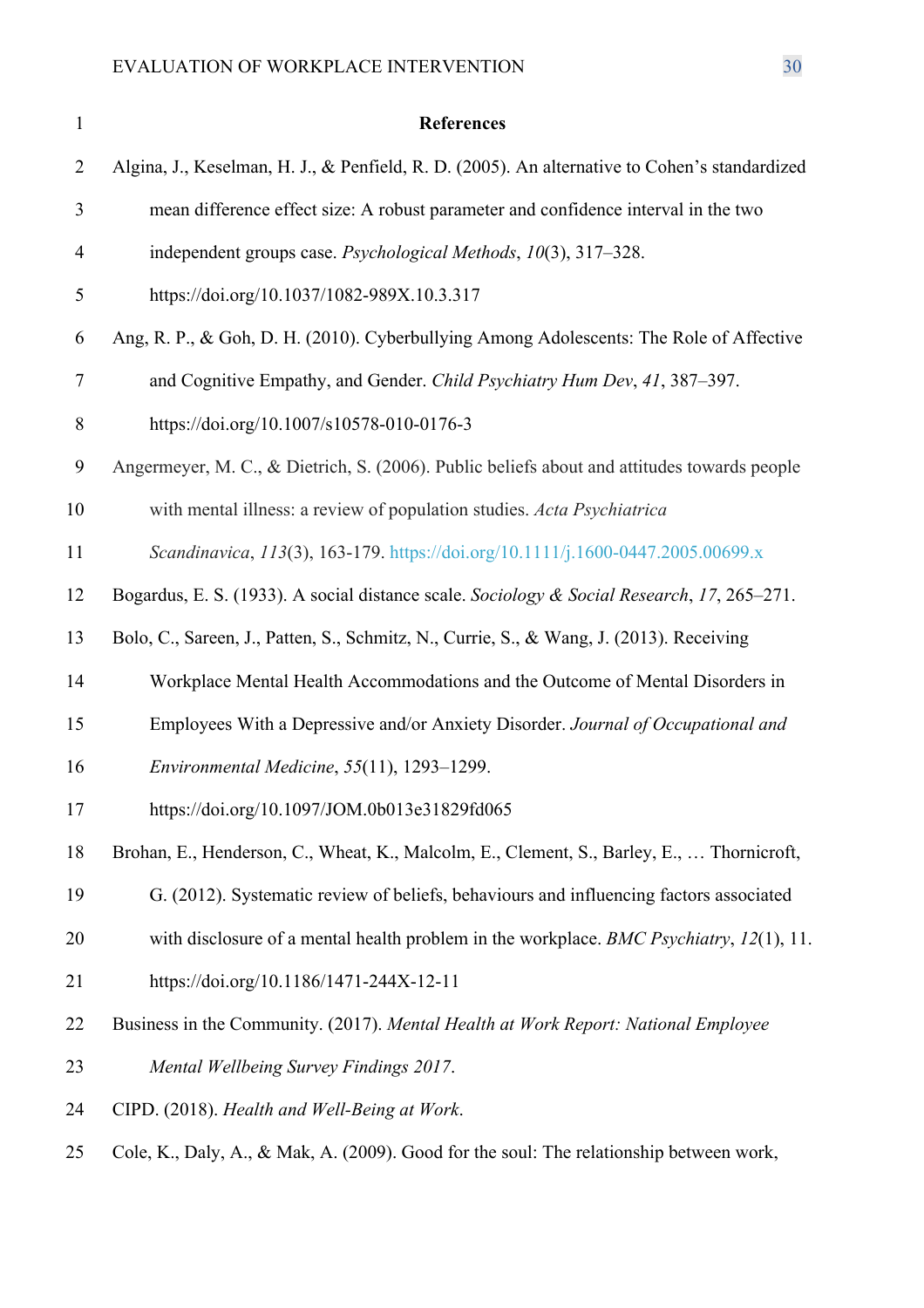- wellbeing and psychological capital. *The Journal of Socio-Economics*, *38*(3), 464–474. https://doi.org/10.1016/j.socec.2008.10.004
- Corbière, M., Samson, E., Villotti, P., & Pelletier, J.-F. (2012). Strategies to Fight Stigma
- toward People with Mental Disorders: Perspectives from Different Stakeholders. *The*
- *Scientific World Journal*, *2012*, 1–10. https://doi.org/10.1100/2012/516358
- Corrigan, P. W., Morris, S. B., Michaels, P. J., Rafacz, J. D., & Rüsch, N. (2012, October 1).
- Challenging the public stigma of mental illness: A meta-analysis of outcome studies.
- *Psychiatric Services*. American Psychiatric Association.
- https://doi.org/10.1176/appi.ps.201100529
- Couture, S. M., & Penn, D. (2003). Interpersonal contact and the stigma of mental illness: A
- review of the literature. *Journal of Mental Health*, *12*(3), 291–305.
- https://doi.org/10.1080/09638231000118276
- Couture, S. M., & Penn, D. L. (2006). The effects of prospective naturalistic contact on the
- stigma of mental illness. *Journal of Community Psychology*, *34*(5), 635–645.
- https://doi.org/10.1002/jcop.20119
- De Lange, A. H., Taris, T. W., Kompier, M. A. J., Houtman, I. L. D., Bongers, P. M. (2004).
- The relationships between work characteristics and mental health: examining normal,
- reversed and reciprocal relationships in a 4-wave study. *Work & Stress*, *18*(2), 149–166.
- https://doi.org/10.1080/02678370412331270860
- Dietrich, S., Beck, M., Bujantugs, B., Kenzine, D., Matschinger, H., & Angermeyer, M. C.
- (2004). The Relationship Between Public Causal Beliefs and Social Distance Toward
- Mentally Ill People. *Australian & New Zealand Journal of Psychiatry*, *38*(5), 348–354.
- https://doi.org/10.1080/j.1440-1614.2004.01363.x
- Dimotakis, N., Scott, B. A., & Koopman, J. (2011). An experience sampling investigation of
- workplace interactions, affective states, and employee well-being. *Journal of*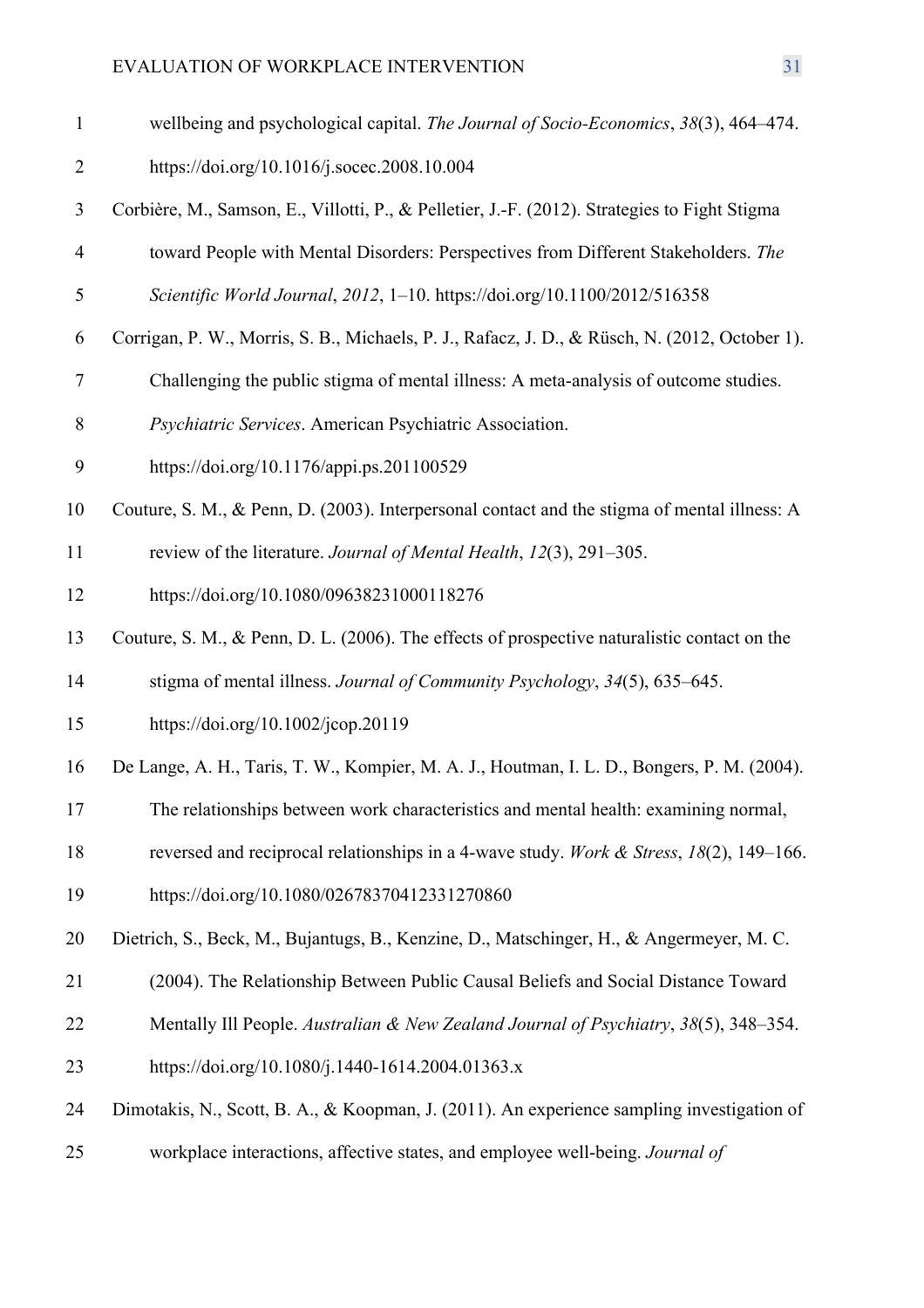| $\mathbf{1}$   | Organizational Behavior, 32(4), 572-588. https://doi.org/10.1002/job.722                            |
|----------------|-----------------------------------------------------------------------------------------------------|
| $\overline{2}$ | Donaldson-Feilder, E., & Bond, F. W. (2004). The relative importance of psychological               |
| 3              | acceptance and emotional intelligence to workplace well-being, (June 2015), 37–41.                  |
| $\overline{4}$ | https://doi.org/10.1080/08069880410001692210                                                        |
| 5              | Falissard, B. (2012). psy: Various procedures used in psychometry (R package                        |
| 6              | version 1.1). CRAN. https://CRAN.R-project.org/package=psy                                          |
| $\tau$         | Gerdes, K. E., & Segal, E. (2011). Importance of Empathy for Social Work Practice:                  |
| 8              | Integrating New Science. Social Work, 56(2), 141–148.                                               |
| 9              | https://doi.org/https://doi.org/10.1093/sw/56.2.141                                                 |
| 10             | Hanisch, S. E., Twomey, C. D., Szeto, A. C. H., Birner, U. W., Nowak, D., & Sabariego, C.           |
| 11             | (2016). The effectiveness of interventions targeting the stigma of mental illness at the            |
| 12             | workplace: A systematic review. BMC Psychiatry, 16(1), 1.                                           |
| 13             | https://doi.org/10.1186/s12888-015-0706-4                                                           |
| 14             | Harnois, G., & Gabriel, P. (2002). Mental health and work : impact, issues and good                 |
| 15             | practices. Geneva: World Healthh Organization.                                                      |
| 16             | Harvey, S. B., Modini, M., Joyce, S., Milligan-Saville, J. S., Tan, L., Mykletun, A.,               |
| 17             | Mitchell, P. B. (2017). Can work make you mentally ill? A systematic meta-review of                 |
| 18             | work-related risk factors for common mental health problems. Occupational and                       |
| 19             | Environmental Medicine, 74(4), 301-310. https://doi.org/10.1136/oemed-2016-104015                   |
| 20             | Health and Safety Executive. (2019). Work-related stress, anxiety or depression statistics in       |
| 21             | Great Britain, 2019.                                                                                |
| 22             | IBM Corp. (2017). IBM SPSS Statistics for Windows (Version 25.0). IBM Corp.                         |
| 23             | Jamieson, J. (2011). Difference Score. In Neil J. Salkind (Ed.), <i>Encyclopedia of Measurement</i> |
| 24             | and Statistics (pp. 259–260). Thousand Oaks, California, United States of America:                  |
| 25             | Sage Publications, Inc. https://doi.org/10.4135/9781412952644.n135                                  |
|                |                                                                                                     |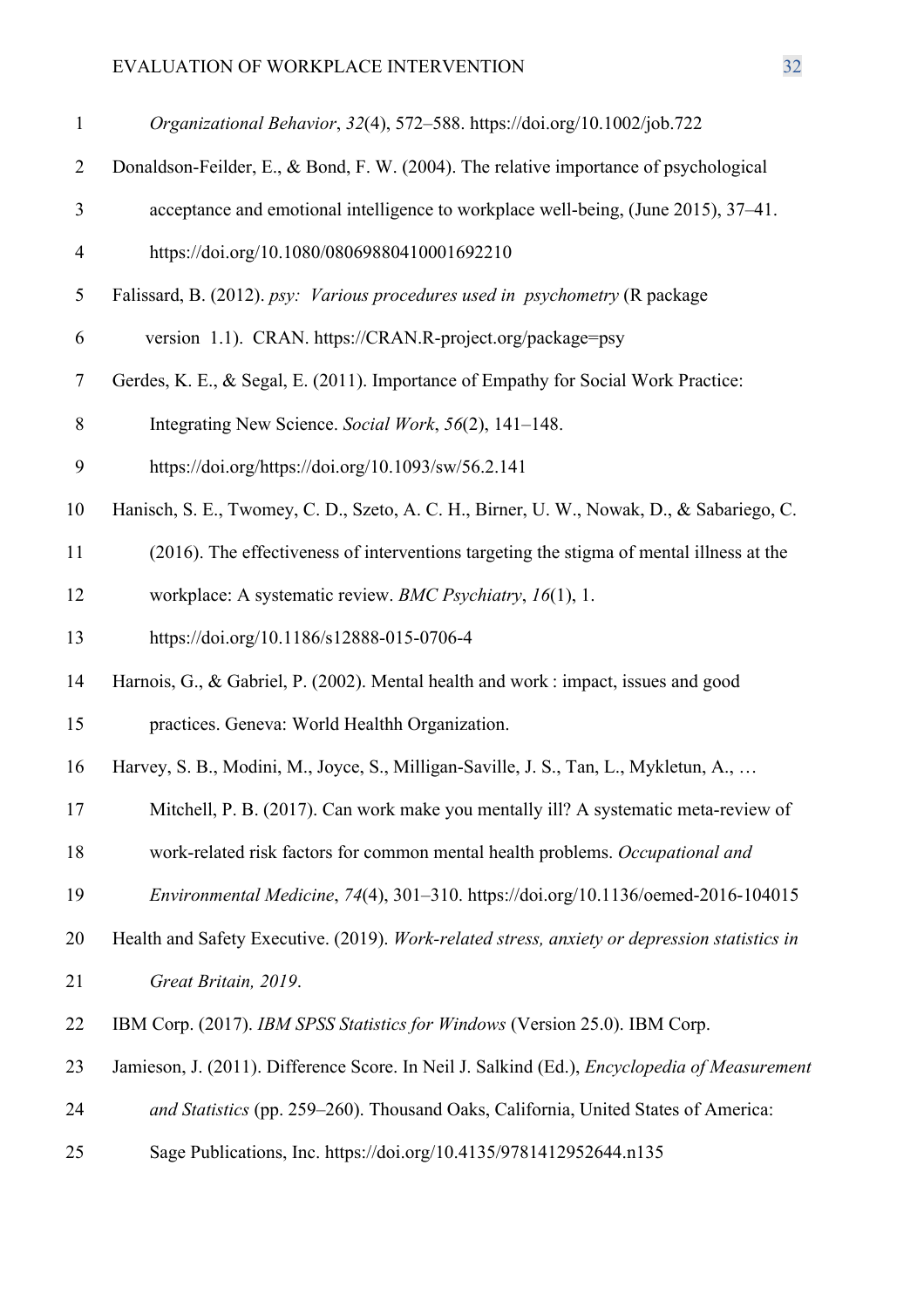- Jolliffe, D., & Farrington, D. P. (2006). Development and validation of the Basic Empathy Scale. *Journal of Adolescence*, *29*(4), 589–611.
- https://doi.org/10.1016/j.adolescence.2005.08.010
- Jorm, A. F., Kitchener, B. a, Sawyer, M. G., Scales, H., & Cvetkovski, S. (2010). Mental
- health first aid training for high school teachers: a cluster randomized trial. *BMC*
- *Psychiatry*, *10*, 51. https://doi.org/10.1186/1471-244X-10-51
- Kessler, R. C., Barber, C., Beck, A., Berglund, P., Cleary, P. D., McKenas, D., … Wang, P.
- (2003). The World Health Organization Health and Work Performance Questionnaire
- (HPQ). *Journal of Occupational and Environmental Medicine*, *45*(2), 156–174.
- https://doi.org/10.1097/01.jom.0000052967.43131.51
- Keyes, C. L. M. (2002). The Mental Health Continuum: From Languishing to Flourishing in

Life. *Journal of Health and Social Behavior*, *43*(2), 207–222.

- King, M., Dinos, S., Shaw, J., Watson, R., Stevens, S., Passetti, F., … Serfaty, M. (2007).
- The Stigma Scale: Development of a standardised measure of the stigma of mental
- illness. *British Journal of Psychiatry*, *190*(MAR.), 248–254.
- https://doi.org/10.1192/bjp.bp.106.024638
- Kitchener, B. A., & Jorm, A. F. (2004). Mental health first aid training in a workplace
- setting: a randomized controlled trial [ISRCTN13249129]. *BMC Psychiatry*, *4*, 23.
- https://doi.org/10.1186/1471-244X-4-23
- Krendl, A. C., & Pescosolido, B. A. (2020). Countries and Cultural Differences in the Stigma
- of Mental Illness: The East–West Divide. *Journal of Cross-Cultural Psychology*, *51*(2), 149-167. https://doi.org/10.1177/0022022119901297
- Kroenke, K., Spitzer, R. L., Williams, J. B. W., & Lowe, B. (2009). An Ultra-Brief Screening
- Scale for Anxiety and Depression: The PHQ-4. *Psychosomatics*, *50*(6), 613–621.
- https://doi.org/10.1176/appi.psy.50.6.613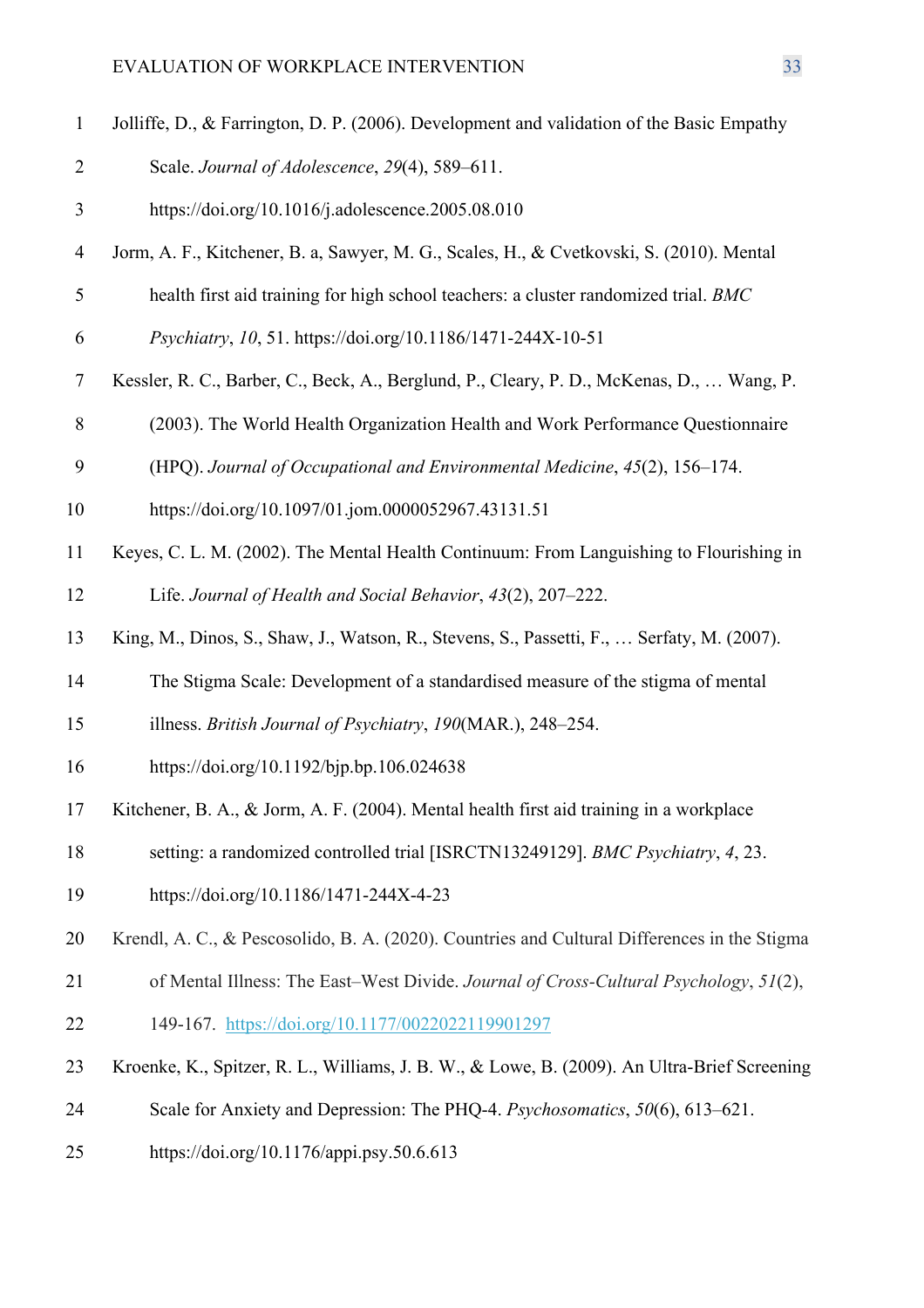| $\mathbf{1}$   | LaMontagne, A. D., Martin, A., Page, K. M., Reavley, N. J., Noblet, A. J., Milner, A. J.,     |
|----------------|-----------------------------------------------------------------------------------------------|
| $\overline{2}$ | Smith, P. M. (2014). Workplace mental health: developing an integrated intervention           |
| 3              | approach. BMC Psychiatry, 14(1), 131. https://doi.org/10.1186/1471-244X-14-131                |
| $\overline{4}$ | Link, B. G., Phelan, J. C., Bresnahan, M., Stueve, A., & Pescosolido, B. a. (1999). Public    |
| 5              | conceptions of mental illness: Labels, causes, dangerousness, and social distance.            |
| 6              | American Journal of Public Health, 89(9), 1328-1333.                                          |
| 7              | https://doi.org/10.2105/AJPH.89.9.1328                                                        |
| 8              | Little, K., Henderson, C., Brohan, E., & Thornicroft, G. (2011). Employers' attitudes to      |
| 9              | people with mental health problems in the workplace in Britain: changes between 2006          |
| 10             | and 2009. Epidemiology and Psychiatric Science, 20(1), 73-81.                                 |
| 11             | https://doi.org/10.1017/S204579601100014X                                                     |
| 12             | Mair, P., & Wilcox, R. (2019). Robust Statistical Methods in R Using the WRS2 Package.        |
| 13             | <b>Behaviour Research Methods.</b>                                                            |
| 14             | Mark, G., & Smith, A. P. (2012). Effects of occupational stress, job characteristics, coping, |
| 15             | and attributional style on the mental health and job satisfaction of university employees.    |
| 16             | Anxiety, Stress & Coping, 25(1), 63-78. https://doi.org/10.1080/10615806.2010.548088          |
| 17             | Mather, L., Bergström, G., Blom, V., & Svedberg, P. (2015). High Job Demands, Job Strain,     |
| 18             | and Iso-Strain Are Risk Factors for Sick Leave due to Mental Disorders. Journal of            |
| 19             | Occupational and Environmental Medicine, 57(8), 858–865.                                      |
| 20             | https://doi.org/10.1097/JOM.0000000000000504                                                  |
| 21             | Parsonage, M., & Saini, G. (2017). Mental health at work: The business cost ten years on.     |
| 22             | Paul, K. I., & Batinic, B. (2010). The need for work: Jahoda's latent functions of employment |
| 23             | in a representative sample of the German population. Journal of Organizational                |
| 24             | Behavior, 31(1), 45–64. https://doi.org/10.1002/job.622                                       |
| 25             | Pettigrew, T. F., & Tropp, L. R. (2008). How does intergroup contact reduce prejudice?        |
|                |                                                                                               |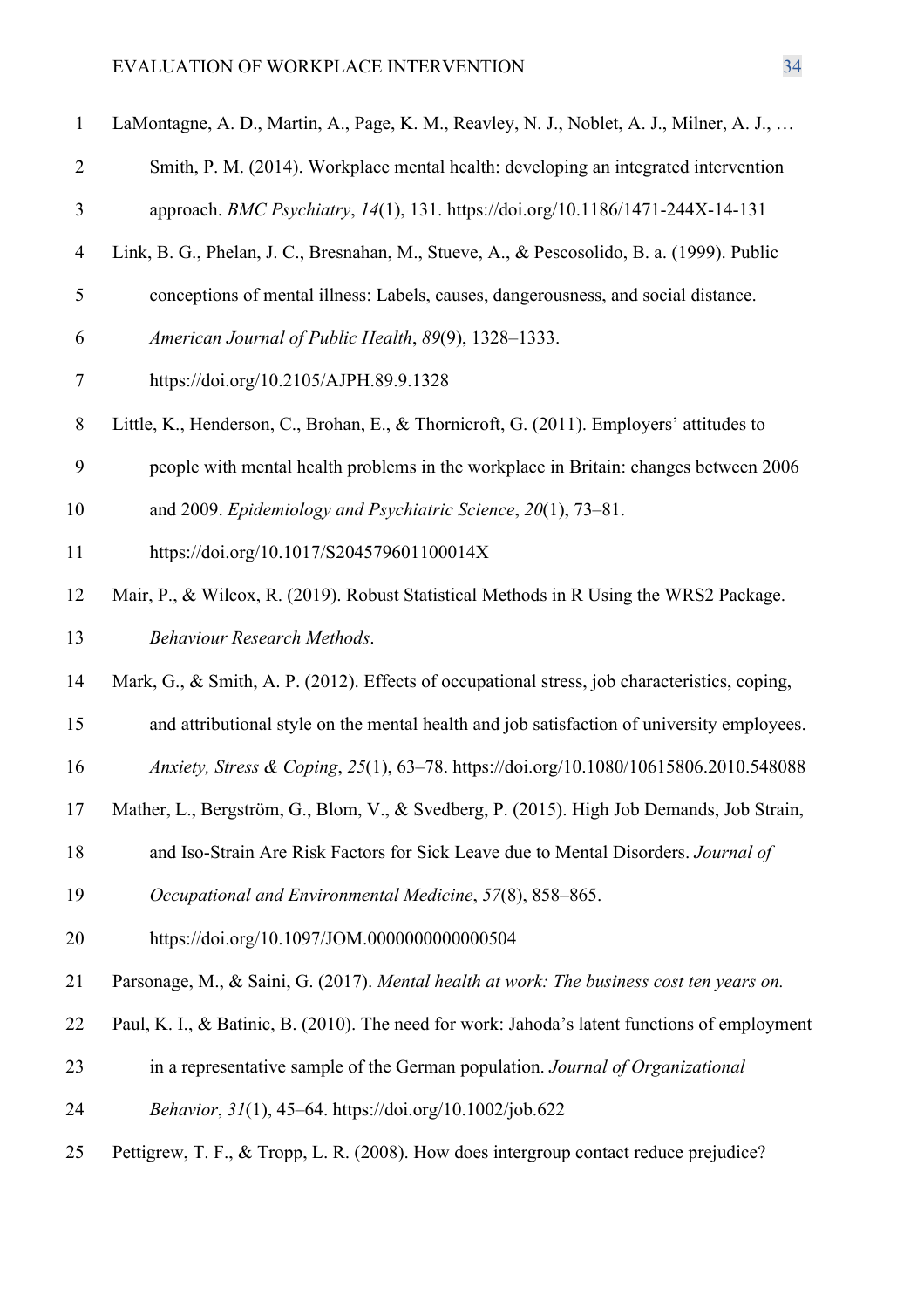- Meta-analytic tests of three mediatorsy. *European Journal of Social Psychology*, *38*(6),
- 922–934. https://doi.org/10.1002/ejsp.504
- Pettigrew, T. F., Tropp, L. R., Wagner, U., & Christ, O. (2011, May 1). Recent advances in
- intergroup contact theory. *International Journal of Intercultural Relations*. Pergamon.
- https://doi.org/10.1016/j.ijintrel.2011.03.001
- Pinfold, V., Byrne, P., & Toulmin, H. (2005). Challenging Stigma and Discrimination in
- Communities: A Focus Group Study Identifying UK Mental Health Service Users' Main
- Campaign Priorities. *International Journal of Social Psychiatry*, *51*(2), 128–138.
- https://doi.org/10.1177/0020764005056760
- R Core Team. (2019). R: A language and environment for statistical computing. Virnna,
- Austria: R Foundation for Statistical Computing.
- Reavley, N. J., & Jorm, A. F. (2011). Stigmatizing attitudes towards people with mental
- disorders: findings from an Australian National Survey of Mental Health Literacy and
- Stigma. *Australian & New Zealand Journal of Psychiatry*, *45*(12), 1086-1093.
- https://doi.org/10.3109/00048674.2011.621061
- Rüsch, N., Angermeyer, M. C., & Corrigan, P. W. (2005). Mental illness stigma: Concepts,
- consequences, and initiatives to reduce stigma. *European Psychiatry*, *20*(8), 529–539.
- https://doi.org/10.1016/j.eurpsy.2005.04.004
- RStudio Team. (2016). RStudio: Integrated Development for R. Boston, MA: RStudio INC.
- Sanderson, K., Tilse, E., Nicholson, J., Oldenburg, B., & Graves, N. (2007). Which
- presenteeism measures are more sensitive to depression and anxiety? *Journal of*
- *Affective Disorders*, *101*(1–3), 65–74. https://doi.org/10.1016/j.jad.2006.10.024
- Sanne, B., Mykletun, A., Dahl, A. A., Moen, B. E., & Tell, G. S. (2005). Testing the Job
- Demand–Control–Support model with anxiety and depression as outcomes: The
- Hordaland Health Study. *Occupational Medicine*, *55*(6), 463–473.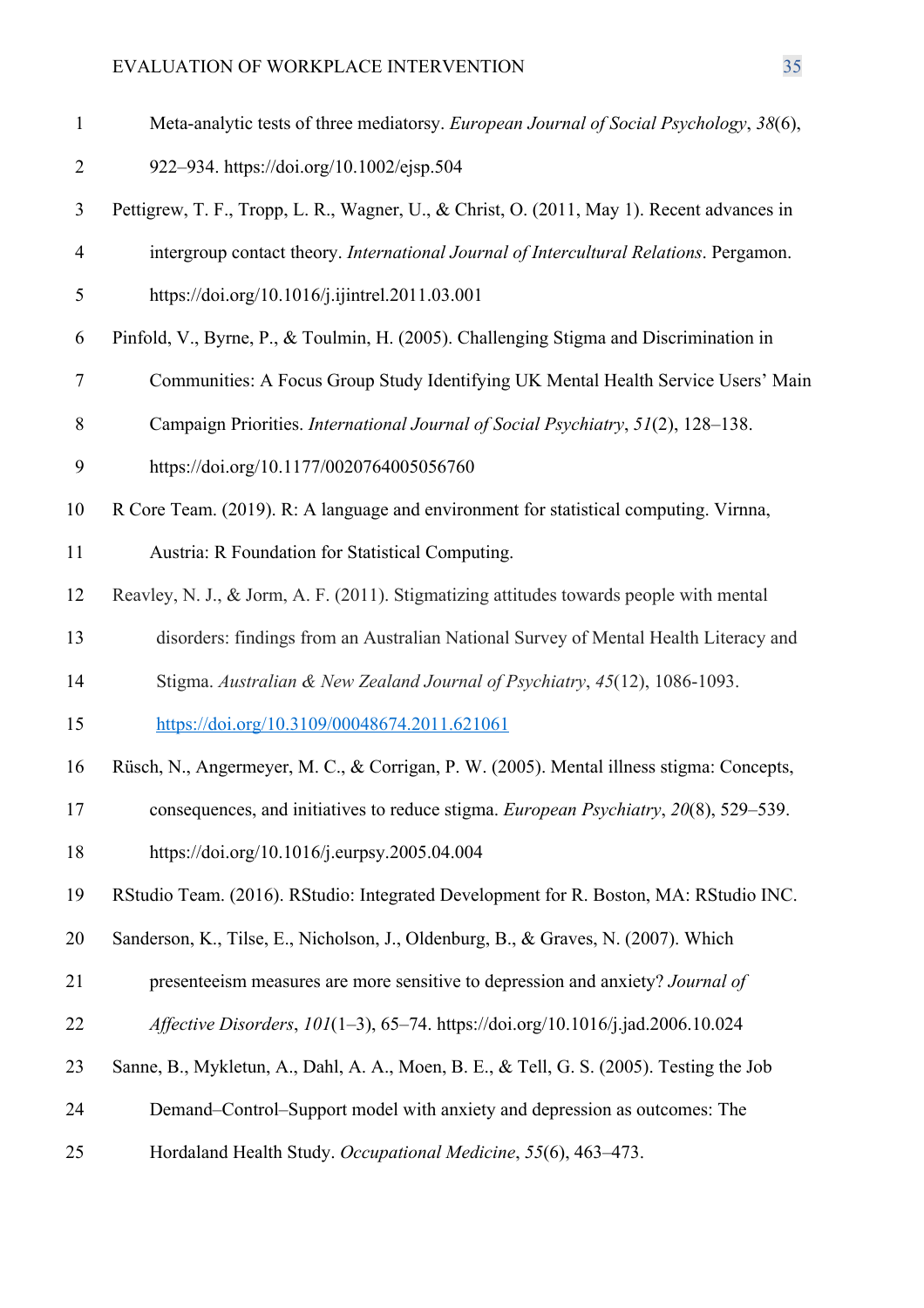https://doi.org/10.1093/occmed/kqi071

Signorell, A., Aho, K., Alfons, A., Anderegg, N., Aragon, T., Arppe, A., … Zeileis, A.

(2018). DescTools: Tools for descriptive statistics. CRAN.

- Stansfeld, S., & Candy, B. (2006). Psychosocial work environment and mental health--a
- meta-analytic review. *Scandinavian Journal of Work, Environment & Health*, *32*(6),
- 443–462. https://doi.org/10.5271/sjweh.1050
- Stayer, J. (1990). Affective and cognitive perspectives on empathy. In N. Eisenberg & J.

Strayer (Eds.), *Empathy and Its Development* (pp. 218–244). CUP Archive.

- Stevenson, D., & Farmar, P. (2017). *Thriving at work: a review of mental health and employers*.
- Teding van Berkhout, E., & Malouff, J. M. (2016). The efficacy of empathy training: A meta-
- analysis of randomized controlled trials. *Journal of Counseling Psychology*, *63*(1), 32–

41. https://doi.org/10.1037/cou0000093

- Villotti, P., Corbière, M., Zaniboni, S., & Fraccaroli, F. (2012). Individual and environmental
- factors related to job satisfaction in people with severe mental illness employed in social
- enterprises. *Work (Reading, Mass.)*, *43*(1), 33–41. https://doi.org/10.3233/WOR-2012-
- 1445
- Wilcox, R. R. (2012). *Introduction to robust estimation and hypothesis testing*. Boston:
- Academic Press.
- 
-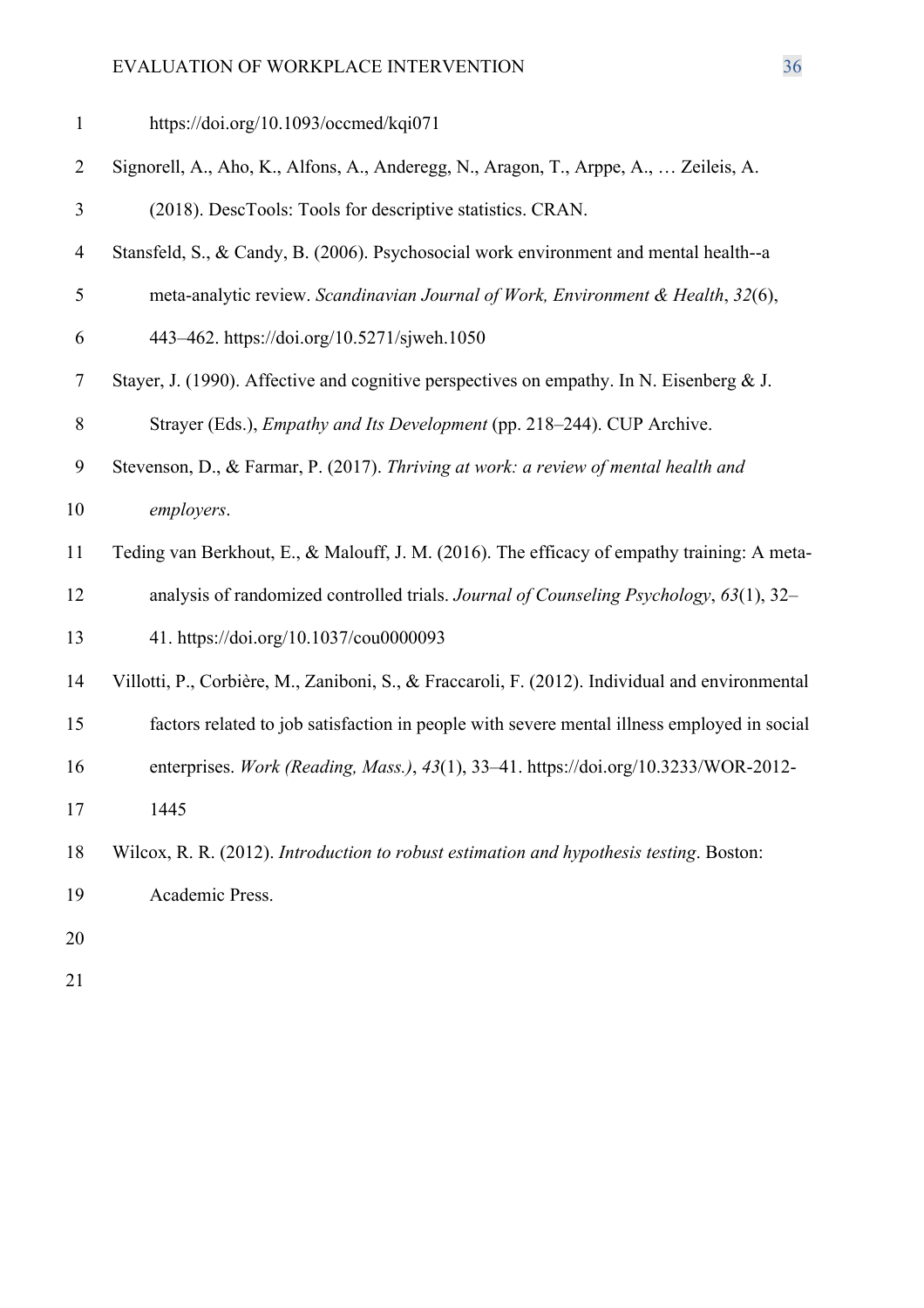# 1 Table 1

# 2 *Mean and standard deviations for each group for the pre- and post-intervention sessions*

|        |                         |       |      |                 | Social                |           |           | Interac   |               | Stig      |                        | Cogniti     |                      | Affecti                     |            | Likely           |     | Efficien             |
|--------|-------------------------|-------|------|-----------------|-----------------------|-----------|-----------|-----------|---------------|-----------|------------------------|-------------|----------------------|-----------------------------|------------|------------------|-----|----------------------|
|        | ${\bf G}$               |       |      | Sess Distance * |                       |           | tion $*+$ |           | $\rm{ma}$     |           |                        | ve Empathy  |                      | ve Empathy                  |            | to go to work    | cy  |                      |
| roup   | ion                     |       |      |                 |                       | ${\bf S}$ |           |           | $\frac{1}{3}$ |           | $\frac{\zeta}{\kappa}$ |             |                      |                             | $\sqrt{2}$ |                  |     |                      |
|        |                         |       |      |                 | $\mathbf D$           |           |           | ${\bf D}$ |               | ${\bf D}$ |                        | $\mathbf D$ |                      | $\mathbf D$                 |            | D                |     | $\mathbf D$          |
|        | $\overline{\mathrm{E}}$ |       | Pre- |                 |                       | 1.        |           |           |               |           |                        |             |                      | $\epsilon$                  |            | $\sqrt{ }$       |     | $\frac{1}{\sqrt{2}}$ |
| xperi- |                         |       |      | .52             | 06                    |           | .03       | .13       | .79           | .41       | .40                    | .46         | .69                  | .64                         | .5         | .83              | .74 | .38                  |
| mental |                         |       |      |                 |                       |           |           |           |               |           |                        |             |                      |                             |            |                  |     |                      |
| $=26$  | (n)                     | Post- |      | $.87\,$         | $\frac{1}{4}$ .<br>93 | 0.        | .79       | .13       | .66           | .31       | .58                    | .59         | $\overline{1}$<br>.6 | $\pmb{\epsilon}$<br>$.87\,$ | $.87\,$    | $\bullet$<br>.60 | .53 | .35                  |
|        | $\mathbf C$             |       | Pre- |                 |                       | 1.        |           |           |               |           |                        |             | $\mathbf{I}$         | $\epsilon$                  |            |                  |     |                      |
| ontrol |                         |       |      | .59             | ${\bf 00}$            |           | .26       | .37       | .52           | .48       | $.6\,$                 | .61         | $.18\,$              | .73                         | .28        | .37              | .9  | .33                  |
|        | (n)                     |       |      |                 | $\frac{1}{4}$ .       | 1.        |           |           |               |           |                        |             | $\mathbf{I}$         | $\pmb{\epsilon}$            |            |                  |     | $\bullet$            |
| $=29$  |                         | Post- |      | .42             | $18\,$                |           | .01       | .54       | .54           | .48       | .37                    | .69         | .25                  | .92                         | .22        | .26              | .99 | .41                  |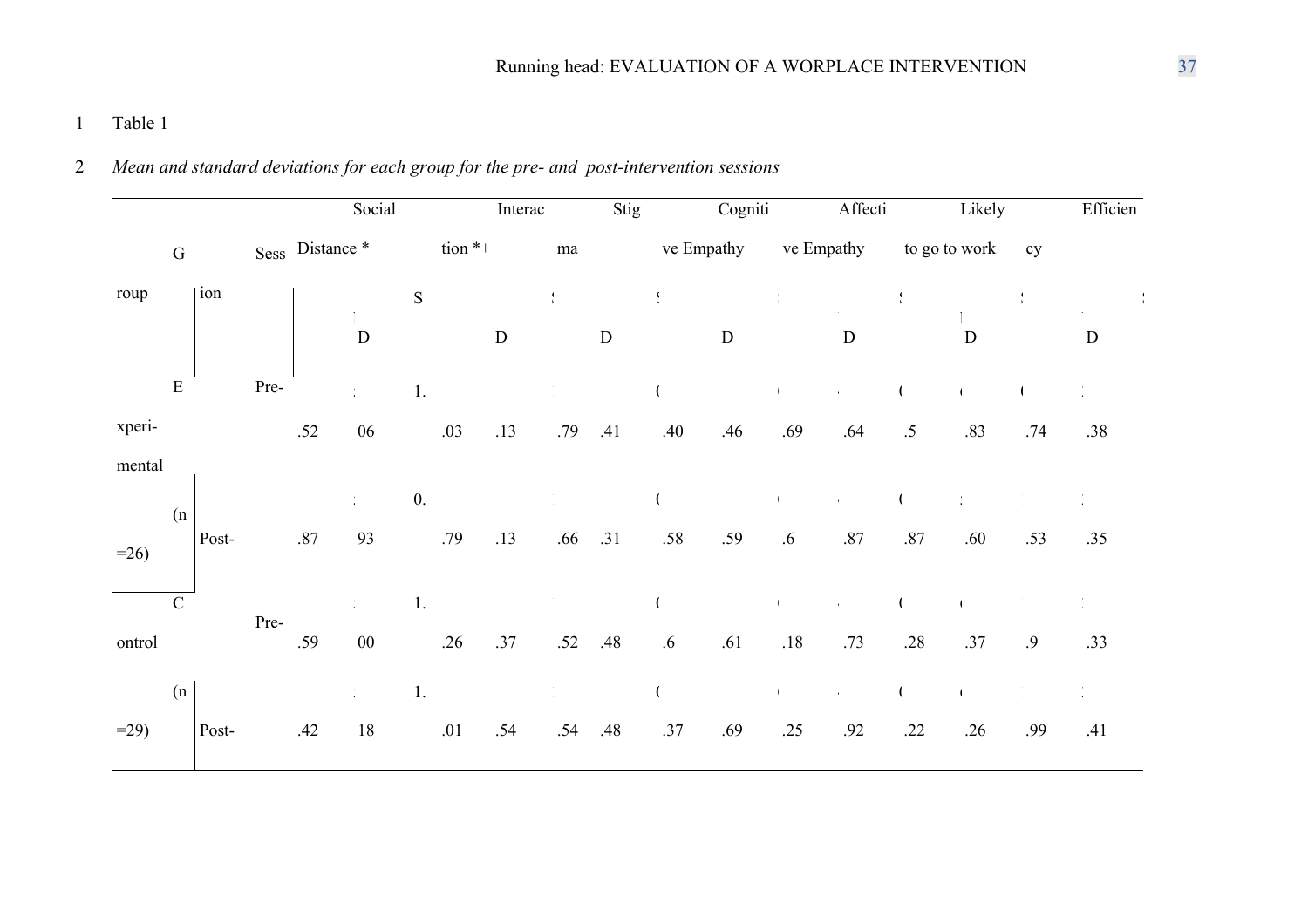- 1 Note: \* indicates significant difference for indicated scale between the two groups and pre/post-intervention sessions at the adjusted alpha level -
- $p$ <0.0047; + indicates a significant change between pre/post intervention sessions for the experimental group at the adjusted alpha level -
- $\frac{1}{2}$  *p*<0.0047.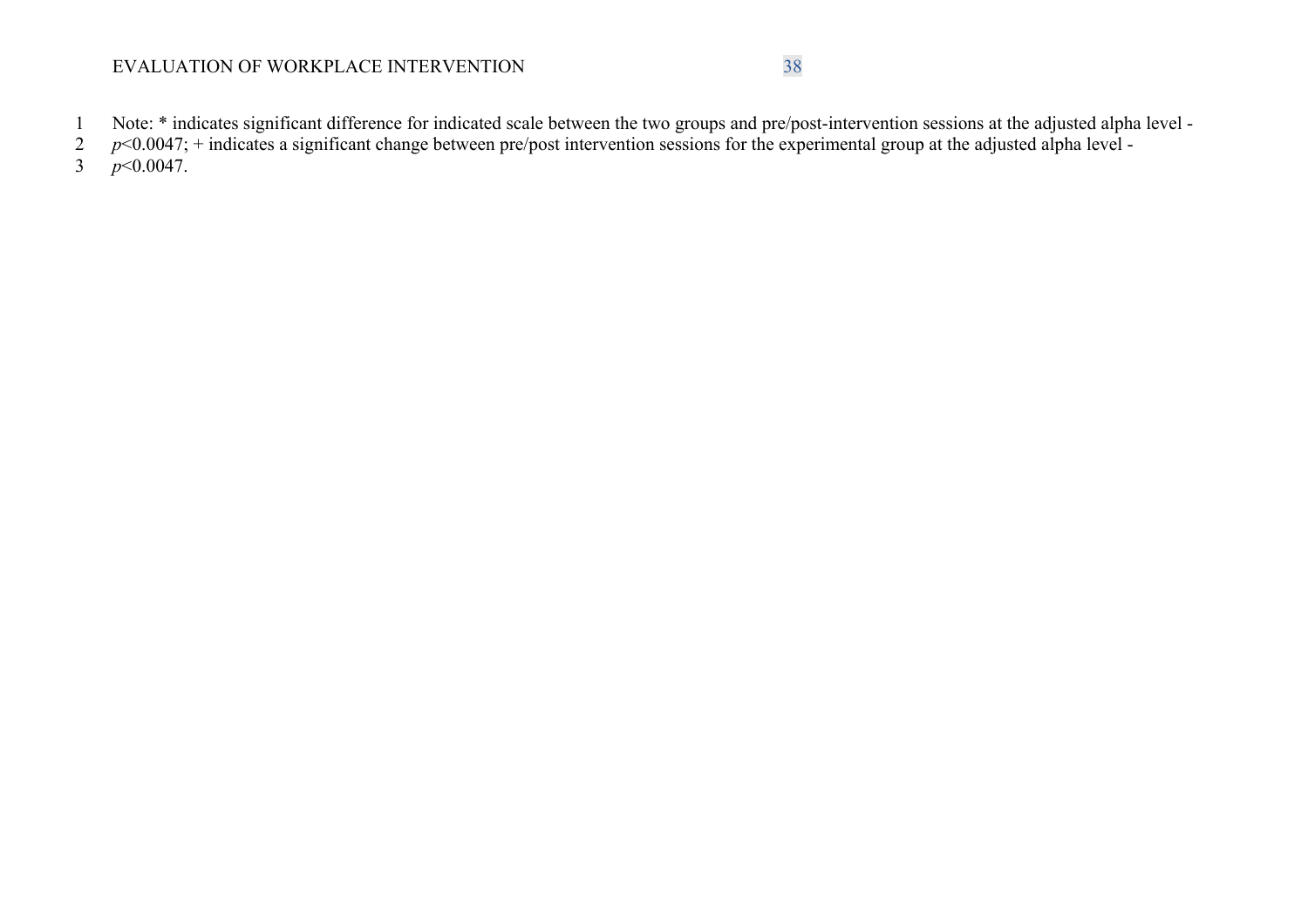Table 2 *Pearson correlations between the pre-intervention and post-intervention sessions for each scale used for both groups*

Note: \* - *p*<0.05, \*\* - *p* <0.001.

|                       |                 |                         |                |          | Pre-intervention |      |                         | Post-intervention |          |          |          |          |          |          |          |
|-----------------------|-----------------|-------------------------|----------------|----------|------------------|------|-------------------------|-------------------|----------|----------|----------|----------|----------|----------|----------|
| Session               |                 | Scale                   | $\overline{2}$ | 3        | $\overline{4}$   | 5    | 6                       | $\tau$            | 8        | 9        | 10       | 11       | 12       | 13       | 14       |
|                       | $\mathbf{1}$    | Social<br>Distance      | $0.46**$       | $0.50**$ | 0.16             | 0.08 | $-0.06$                 | 0.08              | $0.79**$ | $0.53**$ | $0.45**$ | 0.19     | $-0.08$  | 0.02     | 0.00     |
|                       | $\overline{2}$  | Interaction             |                | 0.22     | $-0.07$          |      | $-0.05$ $-0.08$ $-0.15$ |                   | $0.45**$ | $0.69**$ | $0.33*$  | $-0.04$  | $-0.04$  | $-0.03$  | $-0.21$  |
|                       | 3               | Cognitive<br>Empathy    |                |          | $0.34*$          | 0.22 | $0.00\,$                | 0.14              | $0.50**$ | $0.42*$  | $0.68**$ | $0.37*$  | $-0.05$  | 0.03     | 0.23     |
| Pre-<br>intervention  | $\overline{4}$  | Affective<br>Empathy    |                |          |                  | 0.10 | $-0.16$                 | 0.21              | $0.34*$  | $0.31*$  | $0.41*$  | $0.76**$ | 0.14     | $-0.23$  | 0.04     |
|                       | 5               | Likely to go<br>to Work |                |          |                  |      | 0.39                    | 0.13              | 0.08     | 0.11     | 0.25     | 0.10     | $0.44**$ | $0.40*$  | 0.17     |
|                       | 6               | Efficiency              |                |          |                  |      |                         | $-0.02$           | $-0.06$  | $-0.06$  | $-0.05$  | $-0.32*$ | 0.25     | $0.64**$ | 0.09     |
|                       | $7\phantom{.0}$ | Stigma                  |                |          |                  |      |                         |                   | 0.08     | 0.01     | 0.20     | 0.13     | 0.09     | $-0.13$  | $0.63**$ |
|                       | 8               | Social<br>Distance      |                |          |                  |      |                         |                   |          | $0.72**$ | $0.65**$ | $0.37*$  | $-0.09$  | $-0.04$  | $-0.03$  |
|                       | 9               | Interaction             |                |          |                  |      |                         |                   |          |          | $0.59**$ | 0.17     | $-0.09$  | $-0.02$  | $-0.12$  |
|                       | 10              | Cognitive<br>Empathy    |                |          |                  |      |                         |                   |          |          |          | $0.49**$ | 0.11     | $-0.05$  | 0.24     |
| Post-<br>intervention | 11              | Affective<br>Empathy    |                |          |                  |      |                         |                   |          |          |          |          | 0.19     | $-0.26$  | 0.11     |
|                       | 12              | Likely to go<br>to Work |                |          |                  |      |                         |                   |          |          |          |          |          | $0.42*$  | 0.20     |
|                       | 13              | Efficiency              |                |          |                  |      |                         |                   |          |          |          |          |          |          | $-0.02$  |
|                       | 14              | Stigma                  |                |          |                  |      |                         |                   |          |          |          |          |          |          |          |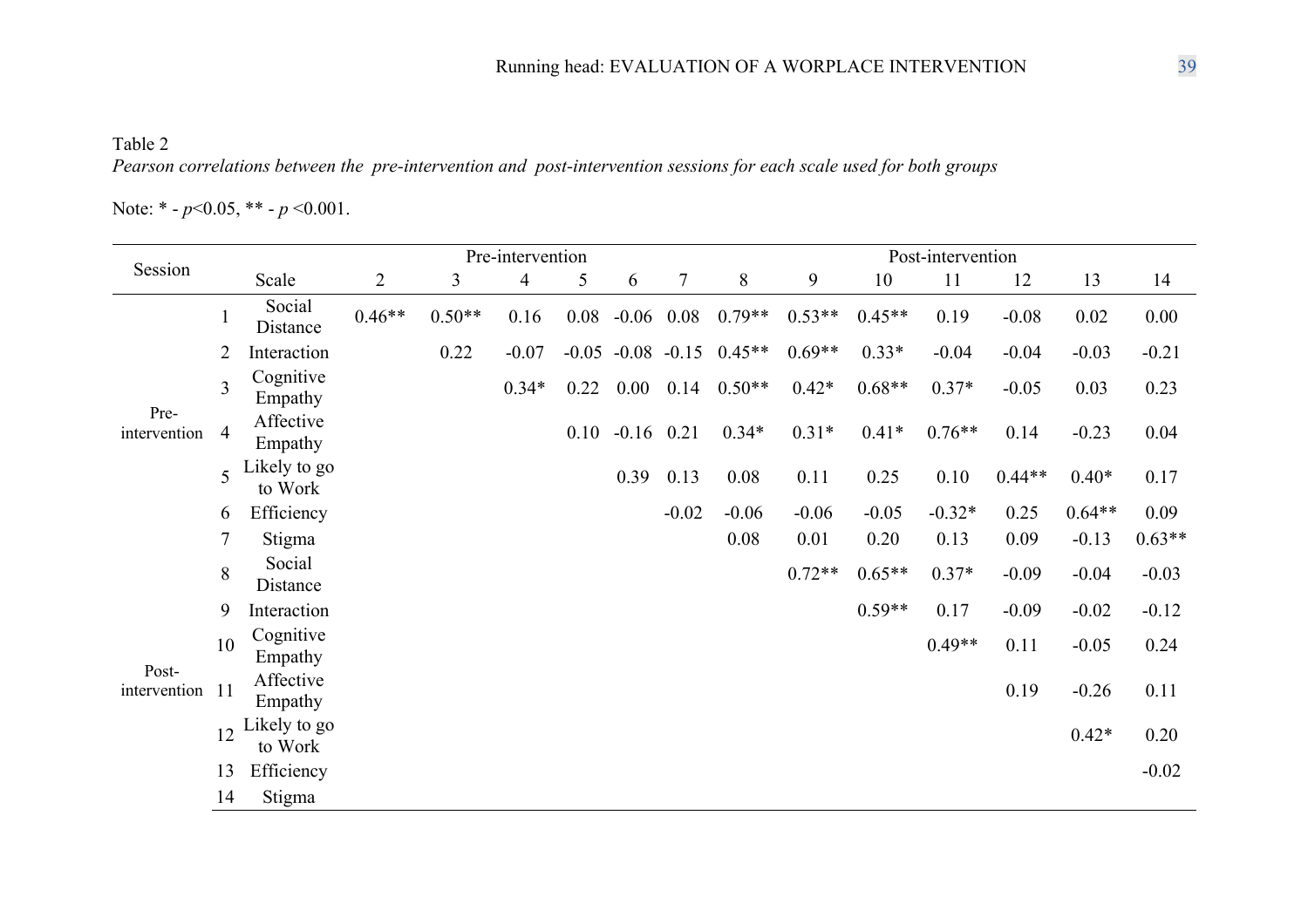

*Figure 1.* Change scores between the pre- and post-intervention sessions for each group.